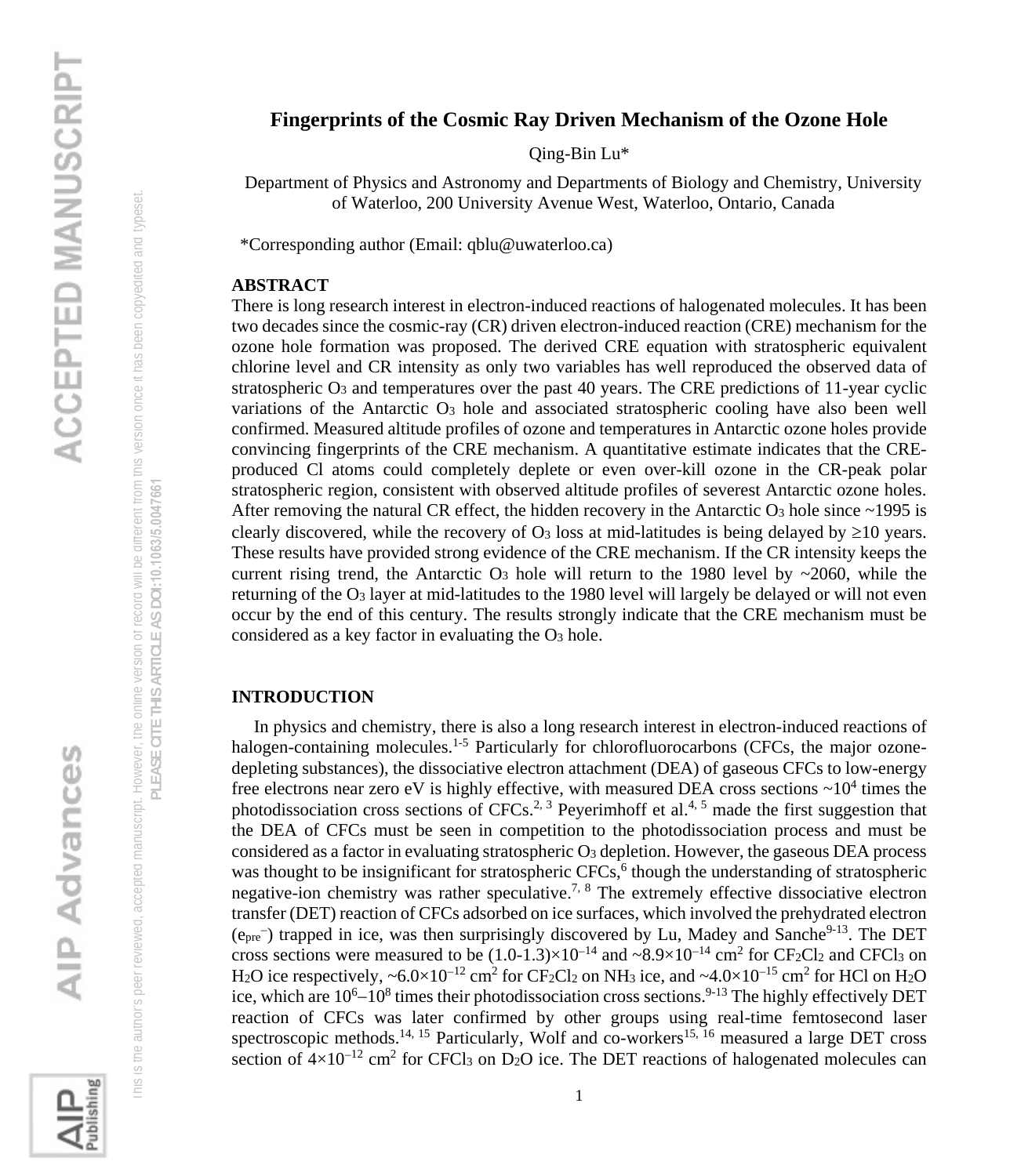

PLEASE CITE THIS ARTICLE AS DOI:10.1063/5.0047661 **PLEASE CITE THIS ARTICLE AS DOI:**10.1063/5.0047661

Publishing

generate reactive radicals and halogen anions,<sup>9</sup> and most of the halogen anions are trapped at ice surfaces.<sup>9-14, 16</sup> Also, ionic reactions on ice surfaces are well known to convert Cl<sup>−</sup>/Br<sup>−</sup> effectively into photoactive  $X_2$ , HOX and XONO (X=Cl, Br), as is demonstrated on aqueous sea-salt particle surfaces by Finlayson-Pitts and co-workers<sup>17-19</sup> and on condensed  $CF_2Cl_2$  films by Hedhili et al.<sup>20</sup>.

 The above experimental findings have provided a sound physics and chemistry foundation for the cosmic-ray (CR) driven electron-induced reaction (CRE) mechanism for forming the polar ozone hole, which was proposed about two decades ago.<sup>9, 12, 21</sup> Moreover, substantial data from both laboratory measurements and atmospheric observations have been reviewed.<sup>22-24</sup> The CRE mechanism, which is schematically shown in Fig. 1, has therefore been established.

 The ozone hole is expected to appear in the spring polar stratosphere annually since the 1980s. The hole over the Antarctic is much bigger than that over the Arctic due to the major differences between the Antarctic and Arctic polar vortices. Ozone depletion is closely related to surface reactions on ice in polar stratospheric clouds (PSCs).<sup>25</sup> Far more PSCs are present over the winter Antarctic as the Antarctic stratosphere is colder and the Antarctic polar vortex is more stable and persistent than the Arctic. But it is generally believed that most of the mechanisms at work in the Antarctic are also present in the Arctic. Despite the measured decreasing ozone-depleting substances (ODSs) in the troposphere since around 1994, however, there are still frequent 'surprising' observations unexpected from the photochemical models. 26-28 In 2020, for example, the Arctic  $O_3$  hole set a biggest record,<sup>29</sup> while the Antarctic  $O_3$  hole was the longest-lasting and one of the largest and deepest holes since the ozone layer monitoring began 40 years ago, according to the WMO.<sup>30</sup> Even more difficult to understand from the photochemical models is why minimum O<sup>3</sup> holes were observed in years of solar maxima (1991, 2002 and 2013), while largest, deepest and most persistent O<sup>3</sup> holes appeared in years of solar minima (1987, 1998, 2008 and 2020), with a regular periodicity of  $\sim$ 11 year over the past 4 solar cycles. Instead, these observations agree well with the prediction of the CRE model.<sup>12, 21-24</sup> Unfortunately the CRE mechanism has been completely ignored in current atmospheric chemistry context. This ignoring is most likely responsible for the persistent quantitative discrepancies between observations and (photo)chemistry-clime models (CCMs), as pointed out previously.<sup>24</sup> With new observed data from atmospheric measurements over the past decade, this Article will examine the key predictions of the CRE mechanism, provide fingerprint evidence of this mechanism and make new predictions on future observations.

### **PREDICTIONS OF THE CRE MODEL VS PHOTOCHEMISTRY-CLIMATE MODELS**

 In the Antarctic vortex, the measured ClO abundance of the order of 1 p.p.b.v. is two orders of magnitude higher than the usual concentration  $(0.01 \text{ p.p.b.v.})$  in the general stratosphere.<sup>31, 32</sup> This shows strong evidence of the O<sup>3</sup> hole being related to chlorine-containing molecules mainly CFCs. Furthermore, observations of large Antarctic O<sub>3</sub> holes in springs since the mid-1980s appear to support the photochemical mechanisms. Looking closely into observed data, however, one can see that there are actually large discrepancies between photochemical models and observations.<sup>24</sup> In the late 1990s, it was called attention to the significant gaps in understanding of the partitioning of chlorine in the stratosphere, as evidenced by persistent quantitative inconsistences between observed data and photochemical models. 33 For example, it was noted that modeled ClO/HCl concentration ratios in the lower stratosphere below 20 km were smaller than in situ measured values by a factor of at least two. Despite the passing of two decades, the situation remains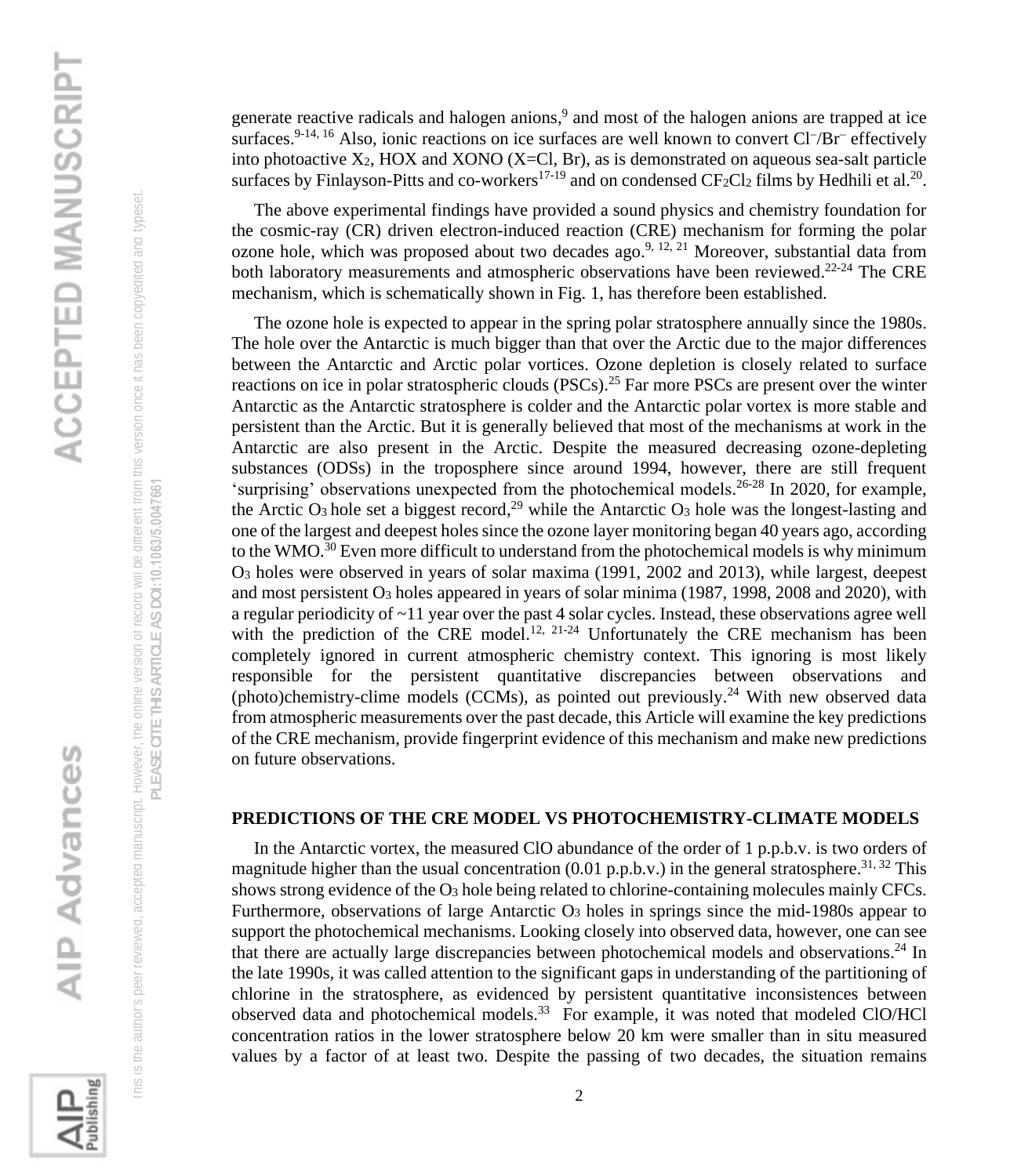

PLEASE CITE THIS ARTICLE AS DOI:10.1063/5.0047661 **PLEASE CITE THIS ARTICLE AS DOI:**10.1063/5.0047661

Publishing

essentially unchanged: today significant discrepancies between state-of-the-art CCMs and observations still exist, especially in the lower stratosphere and at midlatitudes. 34-36 In fact, the model predictions documented in a series of WMO Scientific Assessments of Ozone Depletion in 1994-2018 have kept changed but have rarely been proven. Although the signs of recovery in the Antarctic O<sub>3</sub> layer have been reported,  $2^{2-24}$ ,  $3^{4-38}$  the lower stratospheric O<sub>3</sub> layer at mid-latitudes has 'surprizingly' shown a continuous decreasing trend, in contrast to the observed steady declining of the effective chlorine in the troposphere since ~1994. This discrepancy is still dramatic.<sup>23, 24, 34-36</sup> Chemistry transport models (CTMs) require the use of observed temperatures and winds to produce the desirable outputs. This requirement not only limits CTMs' ability to predict future changes of the  $O_3$  hole<sup>39</sup> but leads to their intrinsic problems as stratospheric cooling (temperature drop) is a well-known direct consequent result of  $O_3$  loss  $(O_3$  itself is a greenhouse gas)<sup>33, 40, 41</sup>. Indeed, there exists a nearly perfect linear correlation between observed total  $O_3$  and temperature in the Antarctic O<sub>3</sub> hole with an obtained correlation coefficient of up to  $0.94.^{22-24}$ Thus, any CTM or CCM using historical meteorology such as measured stratospheric temperatures and polar vortex dynamics as model input parameters actually uses the O<sub>3</sub> depletion results to get the "right" output for O<sup>3</sup> depletion*.*

 Below, the key observations and predictions of the CRE mechanism are briefly reviewed. First, a strong spatial correlation between CRs and  $O_3$  loss exists in the stratosphere,  $^{12}$  in which electrons are produced mainly from CR-initiated atmospheric ionization. The CRE reaction should show strong latitude and altitude effects, corresponding to the distribution of CR-produced electrons. Due to the geomagnetic effect, the intensity of CRs composed mainly of charged particles varies strongly with latitude, showing maxima at polar regions. Indeed, most severe O3 loss has been observed at the polar stratosphere, while only minimum  $O<sub>3</sub>$  loss has been seen in the tropic since the 1970s. Moreover, the ionization rate of CRs depends strongly on altitude, exhibiting a maximum at 15−18 km from the ground, the so-called Pfotzer maximum. The observed data on O<sup>3</sup> loss over both mid-latitudes and springtime polar regions have shown two maxima: one is peaked at  $\sim$ 15 km in the lower stratosphere and the other at  $\sim$ 40 km in the upper stratosphere.<sup>31, 42</sup> The O<sub>3</sub> loss peak at  $\sim$ 40 km is consistent with the photodissociation mechanism.<sup>26-28</sup> However, the well-known (springtime)  $O_3$  hole is exactly peaked at 15−18 km in the lower polar stratosphere. This study will focus on the mechanism for  $O_3$  depletion in the lower stratosphere below 25 km, in which current discrepancies between CCMs and observations are most significant.<sup>23, 24, 34-36</sup>

Second, there also exists a strong temporal correlation between CRs and O<sub>3</sub> depletion. The CRE model predicted an  $\sim$ 11-year cyclic variation of O<sub>3</sub> loss in the polar O<sub>3</sub> hole, corresponding to the cyclic variation of the CR intensity that is anti-phased with the solar intensity with an average periodicity of  $\sim$ 11 years.<sup>12, 22-24</sup> A time correlation between the annual mean total O<sub>3</sub> in the southern hemisphere (at latitudes  $0-65^{\circ}$  S) and the CR intensity in the single CR cycle of 1979-1992 was first reported by Lu and Sanche in 2001.<sup>12</sup> It was immediately criticized that no such 11-year cyclic variations could exist beyond one CR cycles,<sup>43</sup> while we gave a rebuttal to such a criticism.<sup>44</sup> Subsequently, the author showed that there indeed existed 11-year cyclic CR-O<sup>3</sup> time correlations not only at near global ( $60^{\circ}$  N– $60^{\circ}$  S) or semi-global ( $0-65^{\circ}$  S) but in the springtime Antarctic ozone hole (60-90 $\degree$  S) over the two CR cycles up to 2008 or 2013.<sup>21-24</sup> Müller and Grooß<sup>45-48</sup> had repeated arguments for no correlation between CRs and O<sup>3</sup> loss in the polar region. As revealed previously, however, either the "satellite data" used in their papers were problematic $49,50$  or their criticisms cannot stand from the examination by reliable data and other scientific facts<sup>24</sup>. It is wellknown that meteorological conditions such as atmospheric dynamics and volcanic eruptions can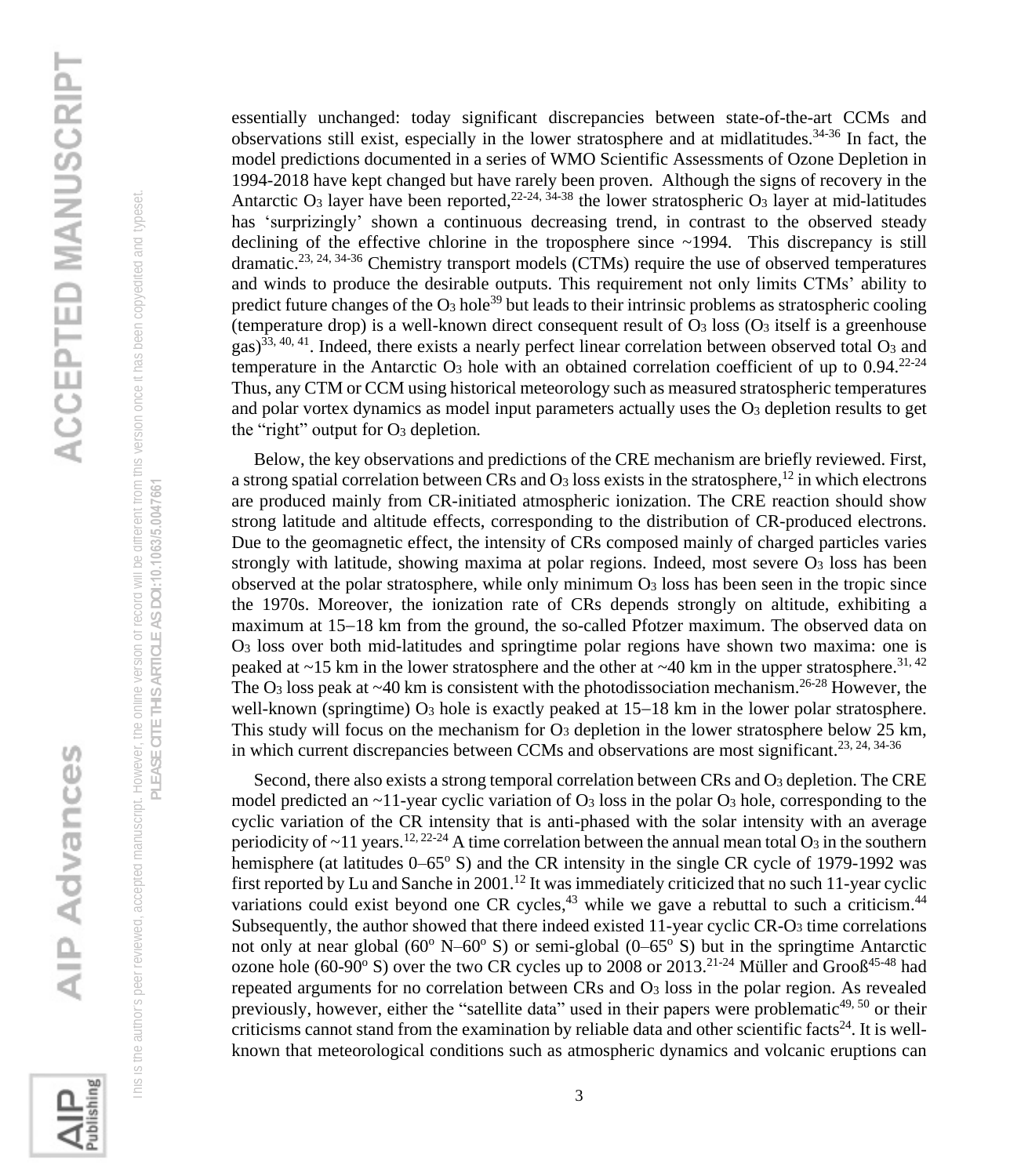**Publishing** 

 This is the author's peer reviewed, accepted manuscript. However, the online version of record will be different from this version once it has been copyedited and typeset. **PLEASE CITE THIS ARTICLE AS DOI:**10.1063/5.0047661

his is the author's peer reviewed, accepted manuscript. However, the online version or record will be different from this version once it has been copyedited and typeset PLEASE CITE THIS ARTICLE AS DOI:10.1063/5.0047661

cause large fluctuations of the polar ozone hole from year to year. However, the author has found that a minimal processing by 3-year smoothing (adjacent averaging) of measured data can effectively reduce the fluctuation level and minimize the unpredictable short-term effects.<sup>22-24</sup> After such minimal processing, pronounced 11-year cyclic oscillations in total O<sub>3</sub> in the Antarctic ozone hole became manifest.<sup>21-24</sup> This minimal 3-year average processing has also been adopted recently by others.<sup>38</sup>

 Furthermore, a concise equation was derived from the CRE mechanism, giving the percent change of total  $O_3$  in the polar ozone hole by:

$$
\Delta[\mathcal{O}_3] = -k [\mathcal{C}] l^2 \tag{1}
$$

where [*C*] is the 'equivalent effective chlorine (EECl)' in the polar stratosphere, *I* is the CR intensity, and  $k$  is a fitting constant determined by the best fit to past measured  $O_3$  data.<sup>22-24</sup> The quadratic dependence of polar O<sup>3</sup> loss on the CR intensity *I* arises from the fact that the CRE reaction efficacy  $(\chi)$  is linearly proportional to the product of the electron density  $(n_e)$  produced by CRs and the coverage (*halo*) of charge-induced adsorption of halogenated molecules on the surface of ice particles in PSCs, where  $n_e$  is linearly dependent on the CR intensity *I* and  $\theta_{halo}$  is also a linear product of [*C*] and *I*.<sup>24</sup> That is,  $\chi \propto n_e \theta_{halo}$ , where  $n_e \propto I$  and  $\theta_{halo} \propto [C]I$ , so that  $\chi \propto [C]I^2$ . It was once debated whether the surface of PSC ice would be sticky to halogen gases at the atmospheric temperature.<sup>51, 52</sup> However, it has been experimentally demonstrated that the CRproduced charge in PSCs can indeed induce effective adsorption of halogenated molecules including CFCs on the surface of PSC ice.<sup>24</sup> The sunlight plays an important role in destroying O<sub>3</sub> in the spring polar stratosphere (see Fig. 1), but there are abundant solar photons for the photolysis of halogen species. Hence, the solar intensity is not a limiting factor in O3-depleting reactions and is not expressed in Eq. 1. For details on Eq. 1, the readers are referred to ref.  $24$ .

Third, a similar 11-year cyclic variation of polar stratospheric cooling was also observed. O<sub>3</sub> loss is well-known to cause a stratospheric cooling.<sup>40, 41</sup> Thus, temperature drop in the lower polar stratosphere is a direct indicator of  $\mathcal{O}_3$  loss. The non-monotonic decreases in lower stratospheric temperature during 1979-1990 and 1979-2003 were once attributed to the effect of volcanic eruptions<sup>40, 41</sup>. However, it has now been well demonstrated that the lower polar stratospheric temperature regulated by stratospheric cooling due to  $O<sub>3</sub>$  loss has pronounced 11-year cyclic variations and can be well reproduced by Eq.  $1.^{22-24}$  Moreover, it is important to note that there have been no such 11-year oscillations observed in time-series data of the lower stratospheric temperature averaged in months of winter (May-August) prior to the appearance of the large O<sup>3</sup> hole in spring (September-December) over Antarctica. This fact has ruled out the direct effect of CRs without CFCs for the observed 11-year cyclic variations of polar stratospheric cooling.<sup>22-24</sup>

 Last but not least, the CRE model distinguishes from photochemical models in the following prediction. The photochemical models assume that CFCs would mainly decompose by solar photolysis in the upper tropical stratosphere; air carrying the photoproducts (inorganic species) is then transported to the lower Antarctic stratosphere, where their heterogeneous chemical reactions on ice surfaces in PSCs occur to produce photoactive halogens in winter. Thus, the stratospheric age of O<sub>3</sub>-depleting halogenated gases at mid-latitudes is younger at  $\sim$ 3 years, versus  $\sim$ 6 years over Antarctica. As a result, the recovery of the ozone layer at mid-latitudes or near global to the 1980 level would precede that over Antarctica by 10-20 years. In contrast, the CRE model gives that the *in-situ* CRE reaction of halogenated molecules including organic and inorganic molecules (CFCs,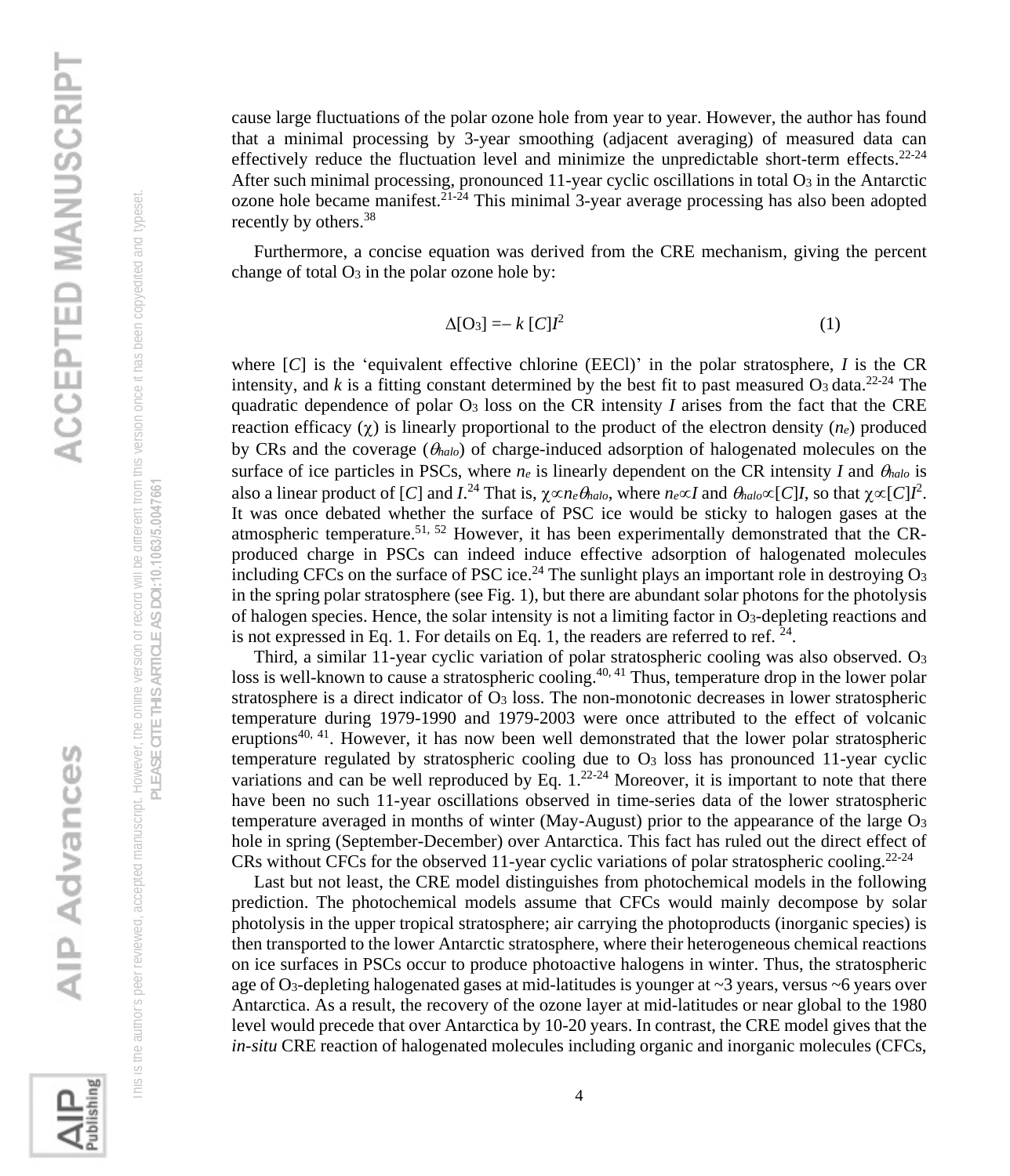

PLEASE CITE THIS ARTICLE AS DOI:10.1063/5.0047661 **PLEASE CITE THIS ARTICLE AS DOI:**10.1063/5.0047661



HCl, ClONO2, *etc.*) adsorbed or trapped at the surface of PSC ice is the key and limiting step to form (photo)active halogen species, leading to O<sup>3</sup> loss in the polar stratosphere in both winter and springtime (see Fig. 1). At mid-latitudes, the CRE reaction of halogenated molecules is far less effective due to the much weaker CR intensity and the lack of PSCs. Therefore the stratospheric EECl at Antarctica should be more sensitive to the tropospheric halogen change than that at midlatitudes. This led to the CRE prediction that the recovery of the Antarctic O<sup>3</sup> hole is more closely tracking the declining halogen loading measured in the troposphere with a delay time of 1-2 years only, whereas the O<sub>3</sub> recovery at mid-latitudes occurs much later with a delay time of  $\geq$ 10 years.<sup>23,</sup>  $24$  Both are in good agreements with recent observations.  $34-36$ 

### **NEW OBSERVED RESULTS**

 This article will first examine closely the predictions made by the CRE model and CCMs with updated observed data up to 2020. Figs. 2A-C present both measured and projected time-series annual mean CR intensity, equivalent effective chlorine in the troposphere (tropospheric EECl, without transport and mixing lag times considered), October monthly mean Antarctic  $(60^{\circ}$ -90 $^{\circ}$ S) and annual mean near-global  $(60^{\circ}S-60^{\circ}N)$  total  $O_3$  data observed by NASA satellites and given by the CRE equation with delay times of 1 year and 10 years for stratospheric EECl from tropospheric EECl at Antarctica and mid-latitudes respectively and the multi-model mean (MMM) from the projections of multiple CCMs<sup>53</sup>; Figs. 2D-F show observed time- series data of 3-month (October-December) mean total O<sub>3</sub> over Antarctica (60-90° S), 2-month (October-November) mean total O<sub>3</sub> over Syowa (69°S, 39.6°E), Antarctica and 3-month (October-December) mean total O<sub>3</sub> over South Pole (90°S) during 1979-2020 and those given by Eq. 1, respectively. Fig. 2A shows that the measured halogen loading in the troposphere had a significant rise from the late 1970s to 1994~1995, and since then a decreasing trend; whereas the measured CR intensity has exhibited a rising trend over the past 4 solar cycles, in good agreement with one of our projections.<sup>22-24</sup> During 1979-1995, there were corresponding drops in total  $O<sub>3</sub>$  over Antarctica and mid-latitudes (near global), as shown in Figs. 2B-F. After 1995, the O<sup>3</sup> layers at both Antarctica and near global have shown complicated trends, which require delicate analyses. First, minima (maxima) in ozone loss were indeed observed in 1991(1998), 2002 (2008) and 2013 (2020), corresponding to minima (maxima) in CR intensity over the past 3-4 solar cycles (most visible in Fig. 2E). There were unexpected large and small Antarctic ozone holes in 2015 and 2019 respectively, but they were due to the volcanic eruption of Calbuco in 2015 and the unusually stratospheric warming over Antarctica in early spring of 2019 (a rare event in the last 30 years) respectively.<sup>37, 53</sup> Both unexpected effects were most significant near tropopause but decreasing with rising altitudes (15- 25 km) in the stratosphere, as revealed by observed data shown later. Second, both Antarctic (Figs. 2B, D-F) and near-global total  $O_3$  (Fig. 2C) exhibit clear 11-year cyclic variations, as predicted by the CRE mechanism. Indeed, Eq. 1 has given excellent agreements with all the observed data from 1979 to 2020. Third, the CRE model predicted that the Antarctic O<sup>3</sup> will return to its level at 1980 by 2055-2060 (Fig. 2B), $^{23}$  while the mid-latitudes or near-global will not even by the end of this century (Fig. 2C), if the CR intensity keeps the rising trend observed in the past 4 solar cycles (as projected in Fig. 2A). $22-24$  In contrast, the MMM of multiple CCMs, in spite of their use of historical meteorology such as stratospheric temperatures and polar vortex dynamics to account for atmospheric dynamical variability, has large discrepancies from the observed data. These inconsistences are especially notable for the period since 1995 and for ozone at mid-latitudes or near-global. In the 2018 WMO/UNEP Report<sup>53</sup>, the CCMs have revised their projections on the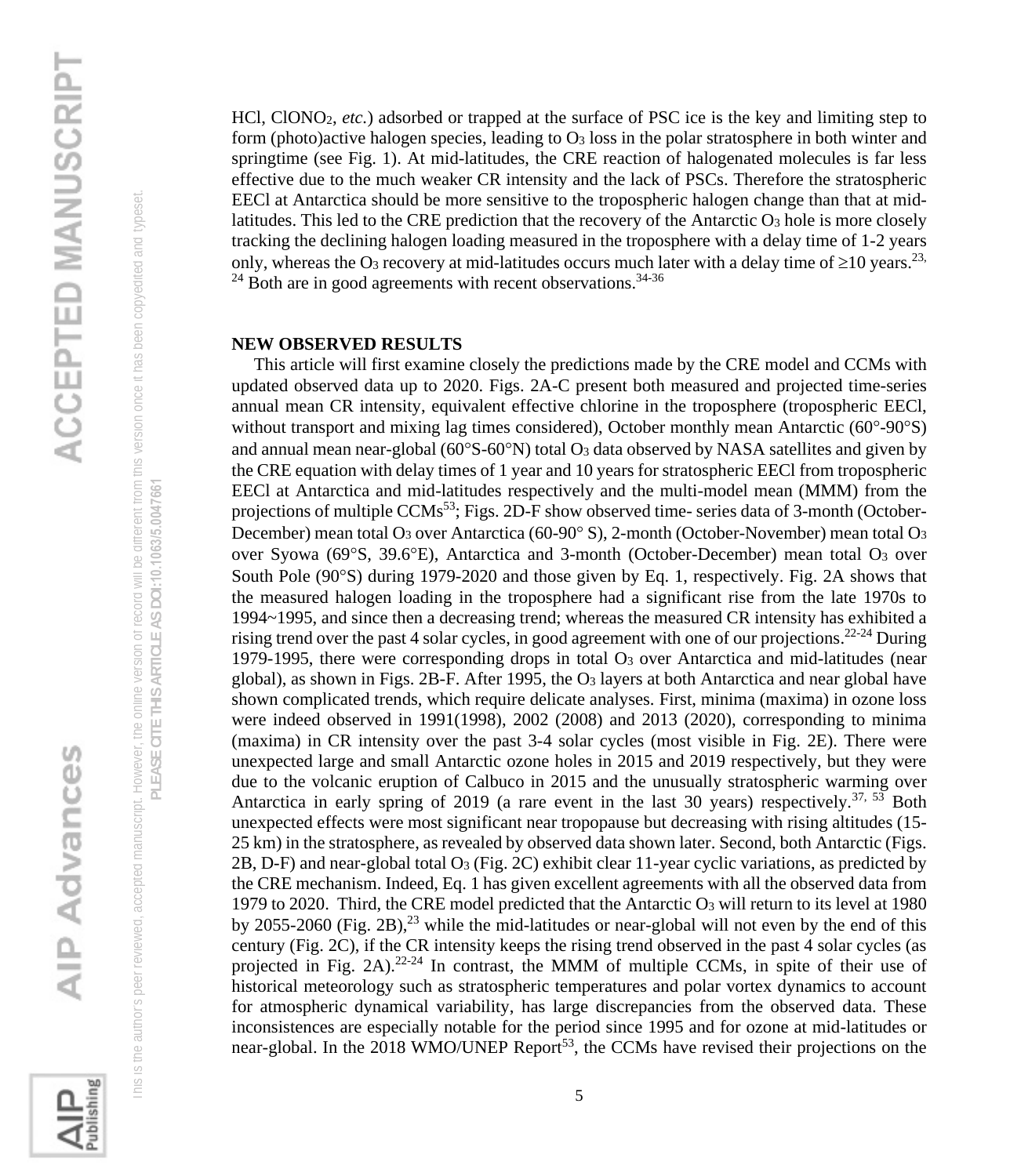

PLEASE CITE THIS ARTICLE AS DOI:10.1063/5.0047661 **PLEASE CITE THIS ARTICLE AS DOI:**10.1063/5.0047661 O<sup>3</sup> recovery to the 1980 levels by 2055-2060 for the Antarctic and by 2040-2045 for near-global, as shown in Figs. 2B and C, which are about 10 years faster than those given in the 2014 WMO/UNEP Report. Although the revised recovery date for Antarctic O<sub>3</sub> by CCMs is now nearly the same as that given by the CRE model, $^{23}$  there still exist large gaps between CCMs and observations, especially for O<sub>3</sub> at mid-latitudes or near global. These discrepancies, most significant for the ozone trend in the lower stratosphere, were also reported in recent literature.<sup>34-</sup> <sup>36</sup> They must be resolved.

 Figs. 3A-B show observed time-series data of 3-month (October-December) mean lower stratospheric temperature at 100 hPa  $(\sim 15 \text{ km})$  over Syowa (69°S, 39.6°E) and South Pole (90°S), Antarctica during 1979-2020 and those given by Eq. 1, respectively. Again, it is clearly shown that stratospheric cooling (temperature drop) caused by  $O_3$  loss in the Antarctic  $O_3$  hole exhibits clear 11-year cyclic variations, as predicted by the CRE mechanism.

 Furthermore, to give quantitative and statistical analyses of observed data in terms of the CRE mechanism, both measured and 3-year smoothed 3-month (October-December) mean total O3 in Antarctica (60-90<sup>o</sup> S) and lower stratospheric temperature data at Syowa station are respectively plotted versus the product of  $[C]$ *I*<sup>2</sup> in Figs. 4A and B, where linear fits gave rise to statistical correlation coefficients -R of up to 0.87 for 3-year smoothed O<sup>3</sup> and temperature data. These values are very close to those  $(0.90-0.91)$  obtained for similar total  $O_3$  and lower stratospheric temperature datasets from Halley station (75°S, 26°W) observed up to 2013.<sup>23, 24</sup> The slightly lower correlation coefficients obtained in current analyses of observed datasets up to 2020 are due to the inclusion of the data of 2015 and 2019 with the above-mentioned abnormal events. These results have clearly demonstrated that both total  $\mathbf{O}_3$  and lower stratospheric temperature in the Antarctic  $\mathbf{O}_3$  hole are well described by the CRE mechanism and can be calculated by Eq. 1 with the fitting parameter *k* determined from past observed data.

 Importantly, new fingerprints of the CRE mechanism will further be unraveled with measured altitude profiles of  $O_3$  and tropospheric-stratospheric temperatures at Syowa (69 $\degree$ S, 39.6 $\degree$ E), Antarctica, obtained from the Ozonesonde and Umkehr datasets of the JMA's Antarctic Meteorological Data.<sup>54</sup> These are shown in Figs. 5 and 6. Fig. 5A plots  $O_3$  altitude profiles of the October monthly mean in the pre-ozone hole period of 1968-1980 and the ozone-hole period of 1991-1997, <sup>55</sup> deepest Antarctic O<sup>3</sup> holes observed in 1998, 2006, 2008 and 2020, as well as the attitude profile of the CR ionization rate. First, the measured total  $O_3$  on 3rd October 2020 indeed set a lowest record of 128 DU at Syowa since the 1960s. Second, of particular interest is that the O<sup>3</sup> layer at 13.5-17.5 km, where the peak of the CR ionization rate is located, has constantly been completely depleted in the largest and deepest  $O_3$  holes typically observed around the years of 11year cyclic CR peaks. In this lower stratospheric layer of ~4 km, the CRE reactions caused drastic O<sup>3</sup> loss from the late 1970s to the early 1990s, but they have over-killed O<sup>3</sup> molecules and therefore the  $O_3$  layer has been insensitive to the CR maxima in 11-year cycles since the late 1990s. In contrast, at the stratospheric layer of 17.5-21.5 km, corresponding to the upper stratosphere of the undisturbed  $O_3$  profile peak, the column  $O_3$  has only been partially depleted from the 1970s up to date. At this upper  $O_3$  layer, the CR ionization rate is significantly dropping from its altitude peak, whereas  $O_3$  is at the upper half of its maximum peak. Thus,  $O_3$  loss at this layer is sensitive to the cyclic CR maxima. Third, Fig. 5B plots the altitude-profile O<sup>3</sup> loss of October monthly mean in the O<sub>3</sub>-hole period of 1991-1997 with respect to the pre-O<sub>3</sub> hole period of 1968-1980 versus the square of the CR ionization rate  $(I^2)$ ; a linear fit to the data gives a correlation coefficient of 0.96, which is nearly perfect, given the measurement uncertainties in ozone and CR intensity. Consistent with the above-observed over-killing effect, the computer-given linear line is above the data curve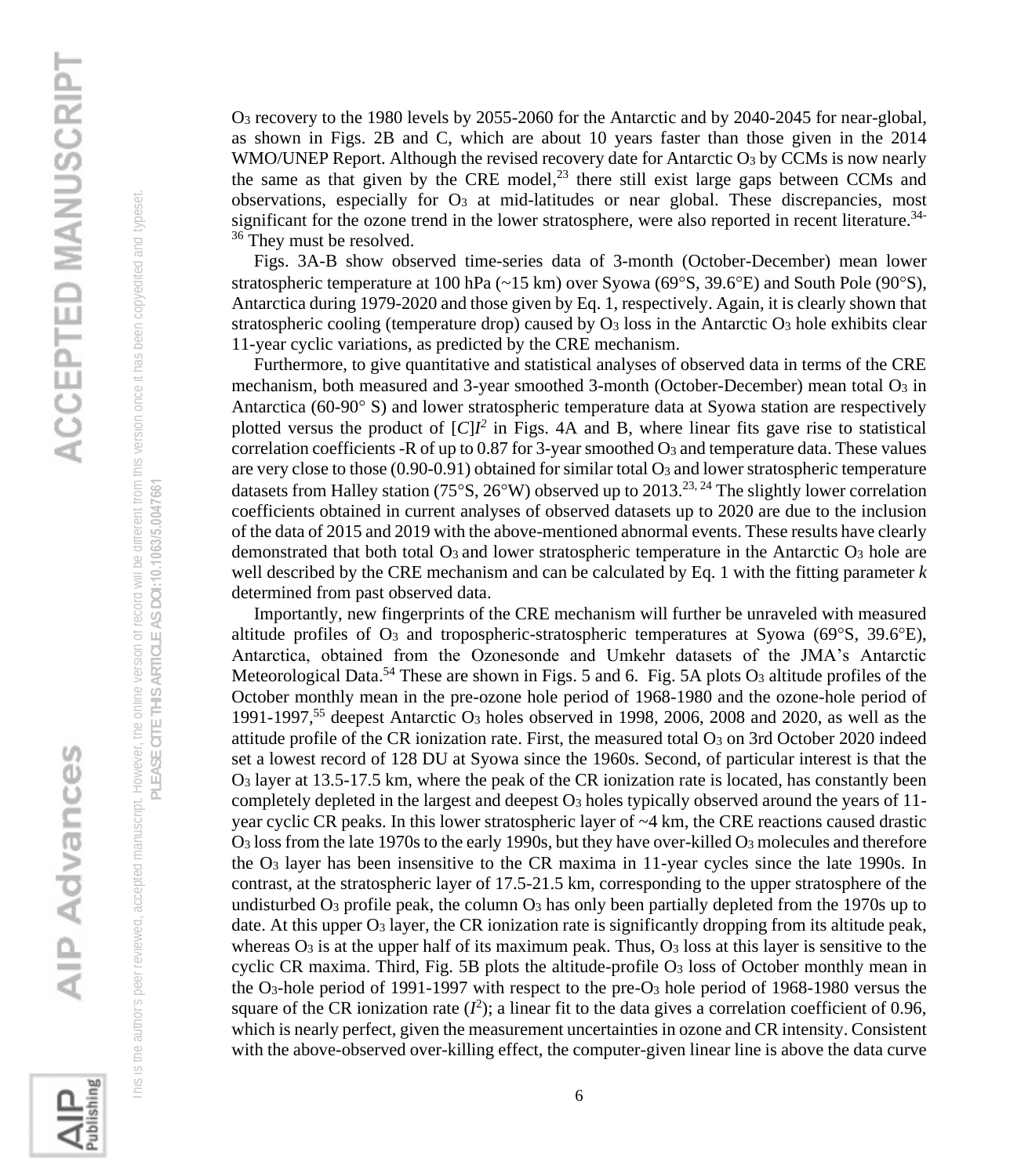This is the author's peer reviewed, accepted manuscript. However, the online version of record will be different from this version once it has been copyedited and typeset. his is the author's peer reviewed, accepted manuscript. However, the online version or record will be different from this version once it has been copyedited and typeset

PLEASE CITE THIS ARTICLE AS DOI:10.1063/5.0047661 **PLEASE CITE THIS ARTICLE AS DOI:**10.1063/5.0047661

**ALL**<br>Publishing

at the lower polar stratosphere and is below the data curve at the upper polar stratosphere. Thus, this contrast profile difference of  $O_3$  depletion at the lower and upper layers of stratospheric  $O_3$ peak is precisely consistent with what is expected from the CRE mechanism and provides fingerprint evidence of the mechanism.

 To examine the above conclusion critically, measured time-series October monthly mean vertical distribution partial column O<sub>3</sub> at various tropospheric-stratospheric layers (253-127, 127-63, 63-32, 16-8 and 2-1 hPa) and October monthly mean atmospheric temperatures at 500, 300, 200, 150, 100, 50 and 30 hPa at Syowa ( $69^{\circ}$ S,  $39.6^{\circ}$ E) as well as those given by the CRE equation during 1970-2020 are respectively shown in Figs. 6A and B. These altitude distribution data provide rich and valuable information on  $O<sub>3</sub>$  depletion mechanisms. First, the attribution of the dips in both  $O_3$  and stratospheric temperature in 2015 to the volcanic eruption of Calbuco is well confirmed as they were most visible at tropopause, became more insignificant with increasing altitudes in the stratosphere and finally almost disappeared in the upper stratosphere of  $\leq 30$  hPa. A similar behavior of the ozone and temperature peaks in 2019 due to an unusually stratospheric warming was also observed, which became weaker at higher altitudes of  $\leq 30$  hPa. Second, partial column ozone at both stratospheric layers of 127-63 hPa and 63-32 hPa made the lowest records in 2020 in observation history since the 1960s, consistent with the appearance of the strongest CR peak in the current solar cycle. The October mean stratospheric temperatures at 100 hPa and 50 hPa in 2020 exhibited second lowest records only, slightly higher than those of 2006. However, this inconsistence with the lowest column ozone records was probably due to the measurement uncertainties in temperatures as the 3-month (October-December) mean stratospheric temperatures did clearly show the lowest records in 2020 (see Figs. 3 and 6B). Third, most remarkably, both column ozone at 63-32 hPa and stratospheric temperatures at 50 hPa have shown the best agreements with the CRE model, whereas their respective data at 127-63 hPa and 100 hPa have exhibited lower response sensitivities to the CR-driven cyclic variations than those given by the CRE model. This is consistent with the observed data shown in Fig. 5 and is due to the over-killing effect of the CR-driven reaction at the CR-peak polar stratospheric region. Fourth, with decreasing CR ionization rates at the troposphere ( $\geq 200$  hPa) and upper stratosphere (16-8 and 2-1 hPa), the 11-year cyclic variations caused by the CRE effect diminish, as seen in both partial column  $O_3$  and temperature data. It is particularly interesting to note that the time-series observed data of partial column  $O_3$  in the upper polar stratosphere at 2-1 hPa ( $\sim$ 40 km), where the photochemical mechanism dominates, exhibit no 11-year cyclic variations. This is consistent with the time series observed upper stratospheric annual mean O<sup>3</sup> anomalies at 2 hPa from multiple datasets by Chipperfield et al.<sup>56</sup>. Similarly, 11-year cyclic variations for the lower stratosphere at 50 hPa but not for the upper stratosphere at 5 hPa could also be found from the NASA's the GOZCARDS merged satellite dataset<sup>57</sup> (see Figs. S10 and S11 of ref.<sup>58</sup>), whereas no 11-year cyclic variations of partial column O3 for both lower and upper polar stratospheres were shown from the Bodeker Scientific Vertical Ozone (BSVertOzone) database (see Figs. 5 and 6 of ref.<sup>58</sup>). However, the BSVertOzone dataset was not pure observations but was corrected 'using output from a chemical transport model' (cited from the database website) and 'optimised for use in comparisons with CCM simulations.<sup>58</sup> Overall, the time-series data of altitude distribution  $O_3$  and temperature shown in Figs. 6A and B are excellently consistent with the vertical profiles of  $O_3$  shown in Fig. 5. Together, these observed data provide convincing fingerprints of the CRE mechanism.

The data presented in Figs. 2-6 have robustly demonstrated that both  $O_3$  loss and stratospheric temperatures in the Antarctic  $O_3$  hole over the past 4 solar cycles are well reproduced by Eq. 1 that produces O<sup>3</sup> loss with the inputs of two variables only, i.e., the stratospheric EECl level [*C*] and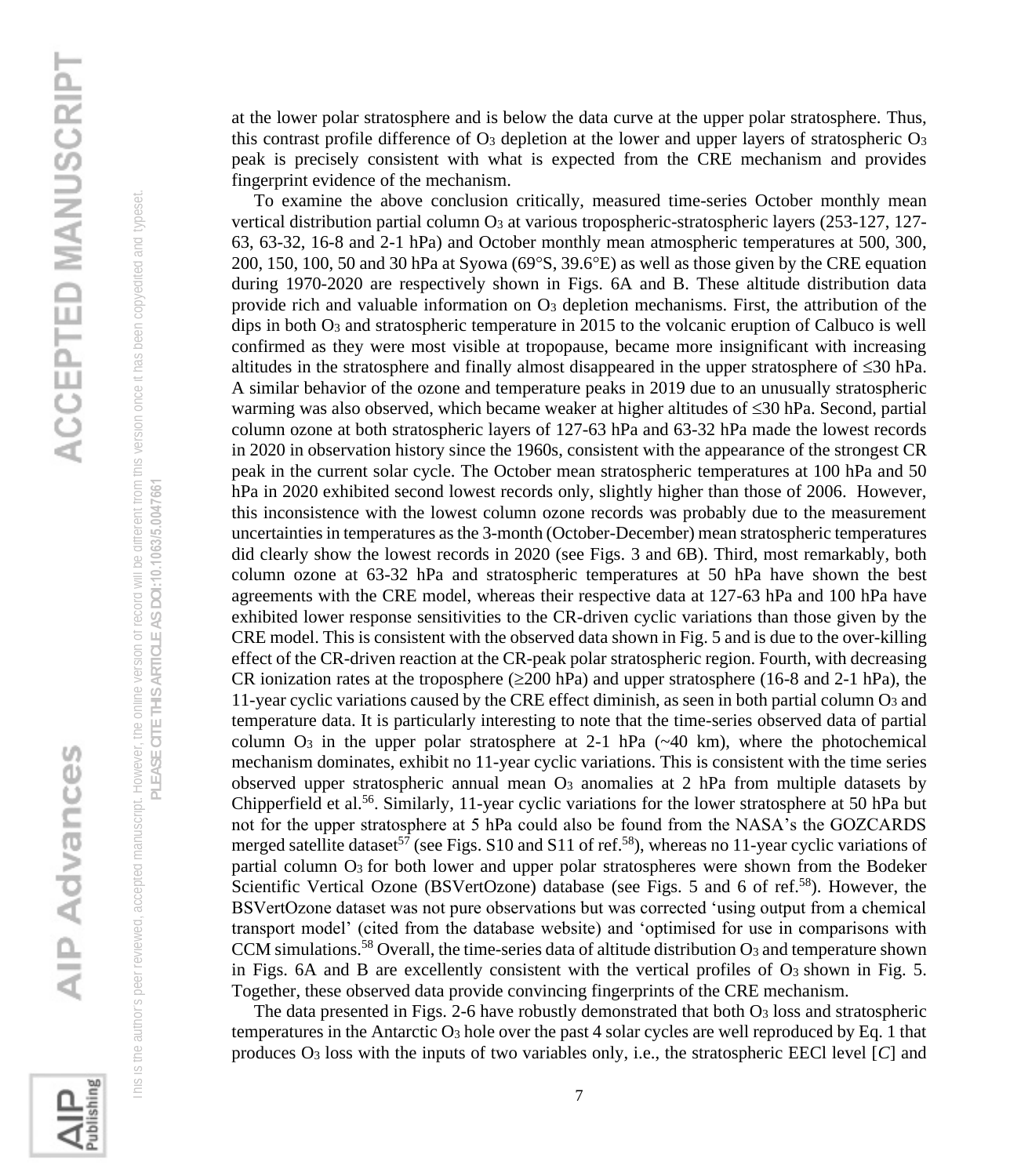This is the author's peer reviewed, accepted manuscript. However, the online version of record will be different from this version once it has been copyedited and typeset. his is the author's peer reviewed, accepted manuscript. However, the online version or record will be different from this version once it has been copyedited and typeset

PLEASE CITE THIS ARTICLE AS DOI:10.1063/5.0047661 **PLEASE CITE THIS ARTICLE AS DOI:**10.1063/5.0047661

**Publishing** 

CR intensity *I*. The CR intensities have been well recorded since 1960s, showing a rising trend in the past four solar cycles, which excellently agrees with one of the projections made in the previous studies.<sup>22-24</sup> This means that the signs in recovery of recorded mid-latitude (near-global) and polar  $O_3$  losses are complicated by the mixed effect of rising CR intensities and declining EECl levels in the stratosphere. Thus, the real effectiveness of the Montreal Protocol, i.e., the change of the stratospheric EECl levels, can be unraveled by correcting measured stratospheric O<sup>3</sup> or temperature data with the CR-factor of  $1/I^2$ .<sup>22-24</sup> Here the corrected total O<sub>3</sub> data at the Antarctic and near-global from observed data updated to 2020 are shown in Figs. 7A and B, respectively, in which polynomial fits to the data give  $R^2=0.71$  and 0.79 (coefficient of determination) with the probability P<0.0001 for  $R^2 = 0$  (no trend). Fig. 7A shows that corrected O<sub>3</sub> loss in the springtime Antarctic hole at 60-90° S has had a clear and steady recovery since around 1995. Comparing the O<sup>3</sup> data in Fig. 7A with the EECl data in Fig. 2A, one can clearly confirm that the corrected spring O<sup>3</sup> loss over Antarctica has closely followed the tropospheric measured EECl, with a short delay of only  $\sim$ 1 year in the polar stratosphere. In contrast, Fig. 7B shows that the recovery of O<sub>3</sub> loss at near-global (60°S-60°N) has a time delay of  $\geq 10$  years from the peak of the tropospheric measured EECl, clearly confirming that the stratospheric EECl decline and associated O<sup>3</sup> recovery in near global are significantly delayed, compared with those in the Antarctic stratosphere. This is also consistent with the findings in recent literature.<sup>34-36</sup> It is worth noting that the simple correction by the CR factor has indeed been validated by time series measured total ozone data (without correction by the CR factor) in the summertime stratosphere at both Antarctica and Halley station  $(75.4\textdegree S, 26.4\textdegree W)$  when there were no or few PSC ice particles. The latter data have directly exhibited the recovery of the Antarctic ozone layer since 1995, as shown in Figs. 8A and B with observed data updated to 2020. In the latter case, the change of measured total ozone directly reflects the change of the Antarctic stratospheric EECl. These observations, reported previously<sup>22-1</sup>  $^{24}$  and re-presented in current Figs. 7 and 8 including observed data updated to 2020, have provided solid evidence of the recovery of the Antarctic ozone hole. Recently, similar signs of recovery in the Antarctic  $O_3$  hole were also reported by Solomon et al.<sup>37</sup> showing measured  $O_3$  profile trends in September for the Antarctic stations and by Banerjee et al.<sup>38</sup> showing the changes in the summertime jet stream in the Southern Hemisphere. Overall, the results shown in Figs. 7 and 8 and those presented previously<sup>22-24</sup> not only provide strong evidence of the CRE mechanism but indicate that the Montreal Protocol has been successfully executed, placing the Montreal Protocol on a firm scientific ground.

### **DISCUSSION**

The CRE equation (Eq. 1) has the single fitting parameter  $k$  and it is challenging to derive this constant theoretically as CRs affect not only the formation of electrons but the charge-induced adsorption of halogenated molecules on the surface of PSC ice particles. $^{24}$  Nevertheless, it is worthwhile to make a quantitative estimate of  $O_3$  loss by the CRE mechanism in the stratospheric region near the CR peak. The rate for production of electrons by CR ionization is ~45 cm<sup>-3</sup> s<sup>-1</sup> at an altitude of ~15 km in the general (gaseous) stratosphere. In the winter and early spring polar stratosphere, however, the situation is drastically different due to the presence of  $PSCs^{9,12,24}$  First, the CR ionization rate is four orders of magnitude higher, being ~2.3x10<sup>5</sup> cm<sup>-3</sup> s<sup>-1</sup> on the surface of ice particles in PSCs.<sup>12</sup> Second, the CR-produced charges in PSC ice particles can greatly enhance the adsorption of halogenated molecules on the surface, as is well demonstrated experimentally.<sup>24</sup> Third, since the DET reactions of ozone-depleting chlorine- and brominecontaining molecules adsorbed on ice surfaces are extremely effective, the CR-produced electrons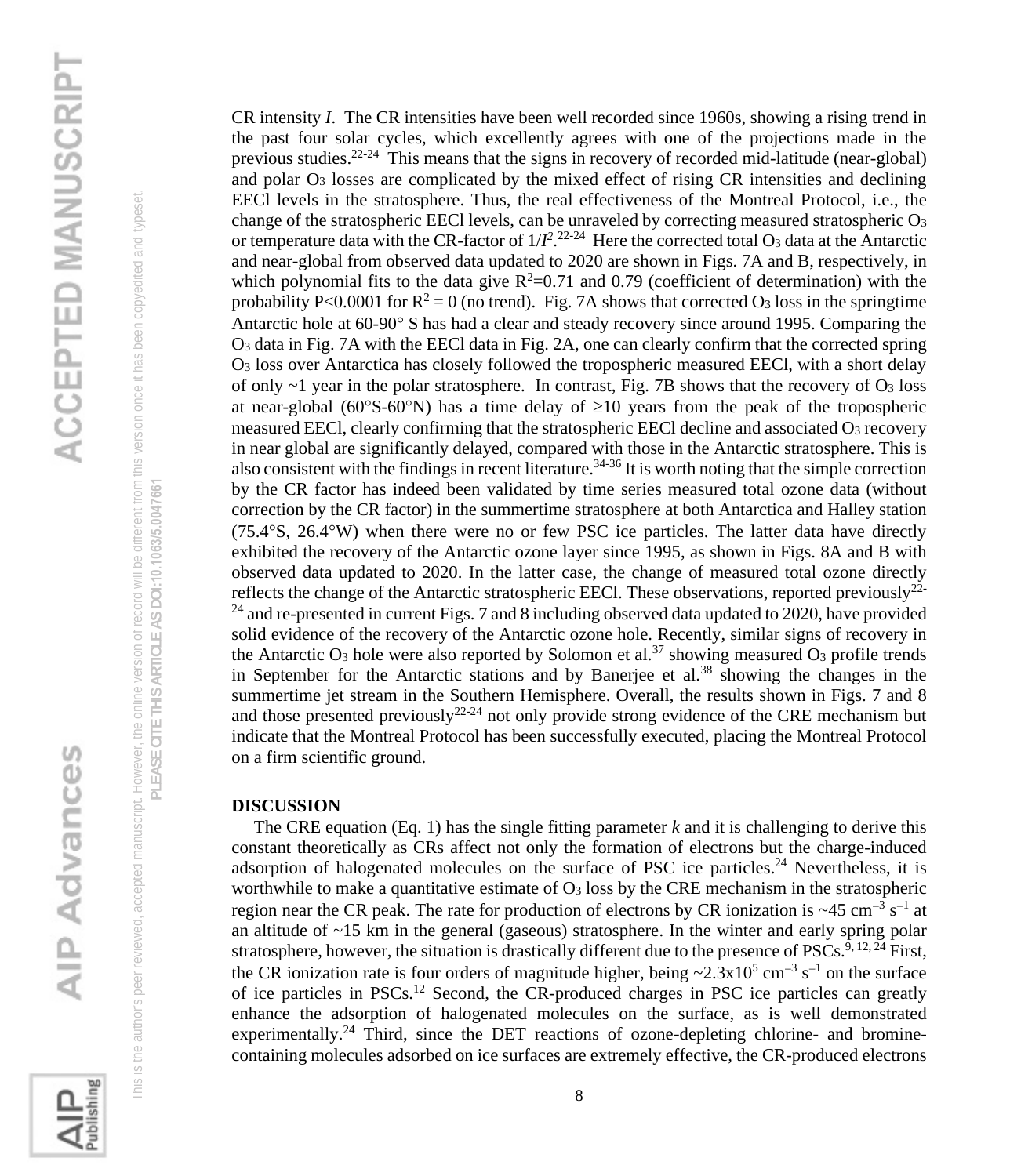**Publishing** 

 This is the author's peer reviewed, accepted manuscript. However, the online version of record will be different from this version once it has been copyedited and typeset. **PLEASE CITE THIS ARTICLE AS DOI:**10.1063/5.0047661

his is the author's peer reviewed, accepted manuscript. However, the online version or record will be different from this version once it has been copyedited and typeset. PLEASE CITE THIS ARTICLE AS DOI:10.1063/5.0047661

in PSCs will rapidly be converted into mainly Cl<sup>−</sup> (and minorly Br<sup>−</sup> ) ions, most of which are stably trapped at PSC ice surfaces by the image potential.<sup>9-14, 16</sup> Given a lifetime of 1000 s for Cl<sup>−</sup> on the surface of ice particles in the polar stratosphere,<sup>59</sup> the Cl<sup>−</sup> density in PSC is expected to have an estimated equivalent volume density of  $2.3 \times 10^8$  cm<sup>-3</sup> in the winter polar stratosphere. The known reactions on ice surfaces can effectively convert Cl<sup>-</sup>/Br<sup>−</sup> into photoactive X<sub>2</sub>, HOX and XONO  $(X=Cl, Br)$ , <sup>9, 24</sup> as demonstrated experimentally.<sup>17-20</sup> It is worth noting that since there are abundant photons from the sunlight in the spring polar stratosphere, the solar intensity is not a limiting factor in ozone-depleting reactions.<sup>24</sup> This is evidenced by the observed facts of largest and deepest ozone holes in years of solar minima during 11-year cycles and of absent 11-year cyclic variations for ozone in the upper stratospheric at ~40 km. Assuming that 20% of the Cl<sup>−</sup> ions are eventually converted into Cl atoms, the Cl atoms generated from CRE reactions in PSCs around the CR-peak polar stratospheric region are estimated to be  $4.6 \times 10^7$  cm<sup>-3</sup>. Given the well-known efficiency of one Cl atom being able to destroy  $10^5$  O<sub>3</sub> molecules on average via well-known O<sub>3</sub>-destroying reaction cycles,  $26-28$  these Cl atoms formed by the CRE mechanism could completely deplete the O<sub>3</sub> layer which typically has an O<sub>3</sub> density of  $(4-5)\times10^{12}$  cm<sup>-3</sup> at the period prior to the O<sub>3</sub>-hole season. This estimate indicates that the CRE mechanism is able to completely destroy or even over-kill the O<sup>3</sup> layer in the CR-peak polar stratospheric region during CR maxima, in good agreement with the observations in Figs. 5 and 6.

 Despite including the 'effects' of non-halogen greenhouse gases (GHGs) and allowing a number of metric choices (parameterisations) such as lower stratospheric temperature and its gradient and polar vortex dynamics to get the "right" outputs,<sup>60</sup> state-of-the-art CCMs still fail to reproduce the 11-year cyclic variations of stratospheric O<sup>3</sup> loss and associated stratospheric cooling and lead to large discrepancies with observations, especially at mid-latitudes and in the lower stratosphere.<sup>34-36</sup> As noted above, the temperature drop in the springtime  $O_3$  hole is a direct consequence of  $O_3$  loss.<sup>22-24, 40, 41</sup> Thus, any CCM or CTM using lower-stratospheric temperature and/or its profile in the  $O_3$  hole as an 'input' to simulate the  $O_3$  loss is seriously problematic in methodology. Such modeling is essentially a pseudo-calculation, using an input parameter (temperature) that is highly linearly correlated with an output (column ozone) to produce the output (column ozone). Notably, the prediction by CCMs that the recovery of the O<sup>3</sup> layer at mid-latitudes or near global would precede that over polar regions is just opposite to the observations. These discrepancies have been attributed to such factors as enhanced tropical upwelling, increased horizontal mixing and rising GHGs.<sup>35</sup> However, the results of Figs. 2-8 have robustly demonstrated that the observed data of stratospheric  $O_3$  and temperatures over Antarctica in the past 40 years have been well described by Eq. 1 with the stratospheric EECl and the CR intensity as only two variables, indicating no signs of non-halogen GHG effects on the stratospheric temperature and ozone of Antarctica. This is in striking contrast to the predictions of CCMs.

### **CONCLUSIONS**

 In summary, the proposed CRE mechanism of the O<sup>3</sup> hole has been convincingly confirmed by the observed data of stratospheric  $O_3$  and temperatures over the past 40 years, as evidenced by excellently reproducing the observed data by Eq. 1 with the stratosphere equivalent chlorine level [*C*] and the CR intensity *I* as only two variables. The CRE predictions of 11-year cyclic variations of the Antarctic O<sup>3</sup> hole and associated stratospheric cooling have also been well proven. In contrast, no such cyclic variations have been observed for the upper polar stratosphere where the photochemical mechanism is dominant. The measured altitude profiles of  $O_3$  and temperatures in

9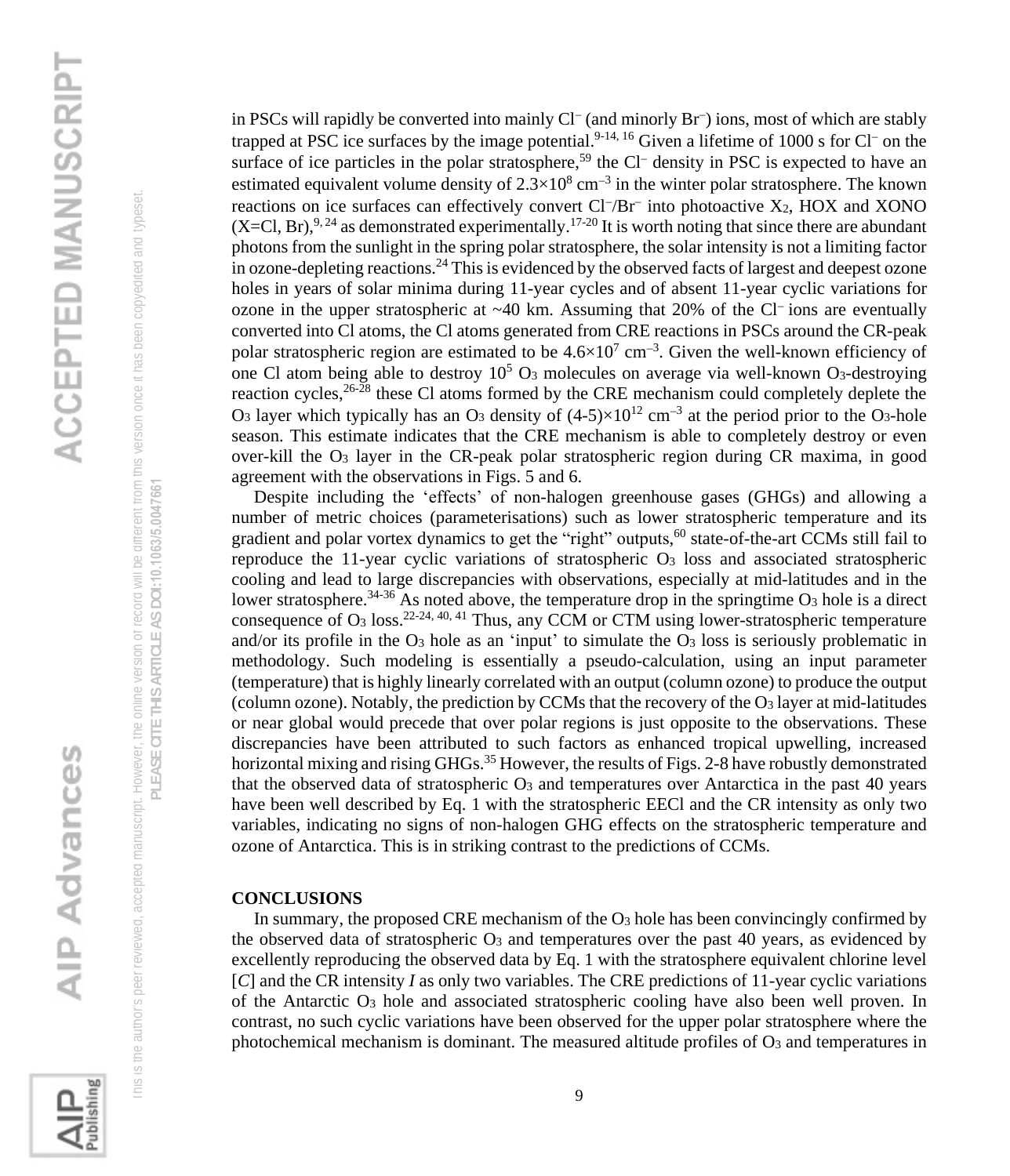the Antarctic  $O_3$  hole also show that the CRE reaction, rather than the photoactivation of halogen species in the gas phase (due to the abundance of solar photons), is the limiting factor for  $O_3$  loss in the springtime polar stratosphere. The quantitative estimate indicates that the Cl atoms produced by the CRE mechanism have the capacity to completely deplete or even over-kill the  $O_3$  layer in the CR-peak polar stratospheric region during CR maxima, consistent with the observed altitude profiles of severe Antarctic O<sup>3</sup> holes. After the removal of the natural CR effect, the hidden recovery in the Antarctic O<sup>3</sup> hole since ~1995 has been clearly discovered, while the recovery of O<sub>3</sub> loss at mid-latitudes has been delayed by  $\geq 10$  years. The polar O<sub>3</sub> hole has shown a quick response to the decline in total halogen burden in the troposphere since 1995. All together, these results have provided fingerprint evidence of the CRE mechanism. If the CR intensity keeps the trend observed in the past 4 solar cycles, the Antarctic  $O_3$  hole will return to the 1980 level by around 2060, while the returning of the  $O_3$  layer in near global (mid-latitudes) to the 1980 level will be largely delayed or will not even occur by the end of this century. This study further predicts another minimum  $O_3$  hole to observe around  $2025\pm1$  and another maximum  $O_3$  hole around  $2031 \pm 1$ .

The photolysis mechanism of CFCs can well explain the observed  $O<sub>3</sub>$  data for the upper stratosphere, and the gas-phase photoactivation to produce halogen atoms is undoubtedly one of the important processes for the formation of the  $\overline{O_3}$  hole in the lower polar stratosphere in spring. However, the (photo)chemistry-climate models have led to significant discrepancies with the observed data for the lower stratosphere and have been unable to predict or explain the robustly observed 11-year cyclic variations of the Antarctic  $O_3$  hole and associated stratospheric cooling. The data presented in this study strongly indicate that the CRE mechanism must be considered as a key factor in evaluating O<sub>3</sub> depletion in the lower stratosphere and the Antarctic/Arctic O<sub>3</sub> hole in order to remove the persistent discrepancies between CCMs and observations.

### **ACKNOWLEDGEMENTS**

 The author is greatly indebted to the above Science Teams for making these data available. This work is supported by the Canadian Institutes of Health Research and Natural Science and Engineering Research Council of Canada.

### **AUTHOR DECLARATIONS**

The author has no conflicts to disclose.

### **DATA AVAILABILITY STATEMENT**

 The data that supports the findings of this study are openly available in the following sources: Total  $O_3$  data over Antarctica and near-global (60 $\degree$ S-60 $\degree$ N) were obtained from NASA TOMS, OMI and OMPS satellite datasets. Altitude profiles of  $O_3$ , vertical partial column  $O_3$  distribution at various atmospheric layers and total  $O_3$  at Syowa were obtained from the WMO's WOUDC<sup>61</sup> and the Ozonesonde and Umkehr datasets of the Japan Meteorological Agency's (JMA's) Antarctic Meteorological Data<sup>62</sup>. Total ozone at South Pole (90 $\degree$ S) were obtained from the WOUDC<sup>61</sup> and the NOAA's Global Monitoring Laboratory<sup>63</sup>. Lower stratospheric temperature data at Syowa and Amundsen Scott (South Pole) and total O<sub>3</sub> data at Halley were obtained from the British Antarctic Survey (BAS)<sup>64</sup>. Cosmic ray data were obtained from McMurdo station up to 2016<sup>65</sup> and by being relative to the measured data at Moscow since  $2017^{66}$ , and projected CR

 This is the author's peer reviewed, accepted manuscript. However, the online version of record will be different from this version once it has been copyedited and typeset. **PLEASE CITE THIS ARTICLE AS DOI:**10.1063/5.0047661

his is the author's peer reviewed, accepted manuscript. However, the online version or record will be different from this version once it has been copyedited and typeset PLEASE CITE THIS ARTICLE AS DOI:10.1063/5.0047661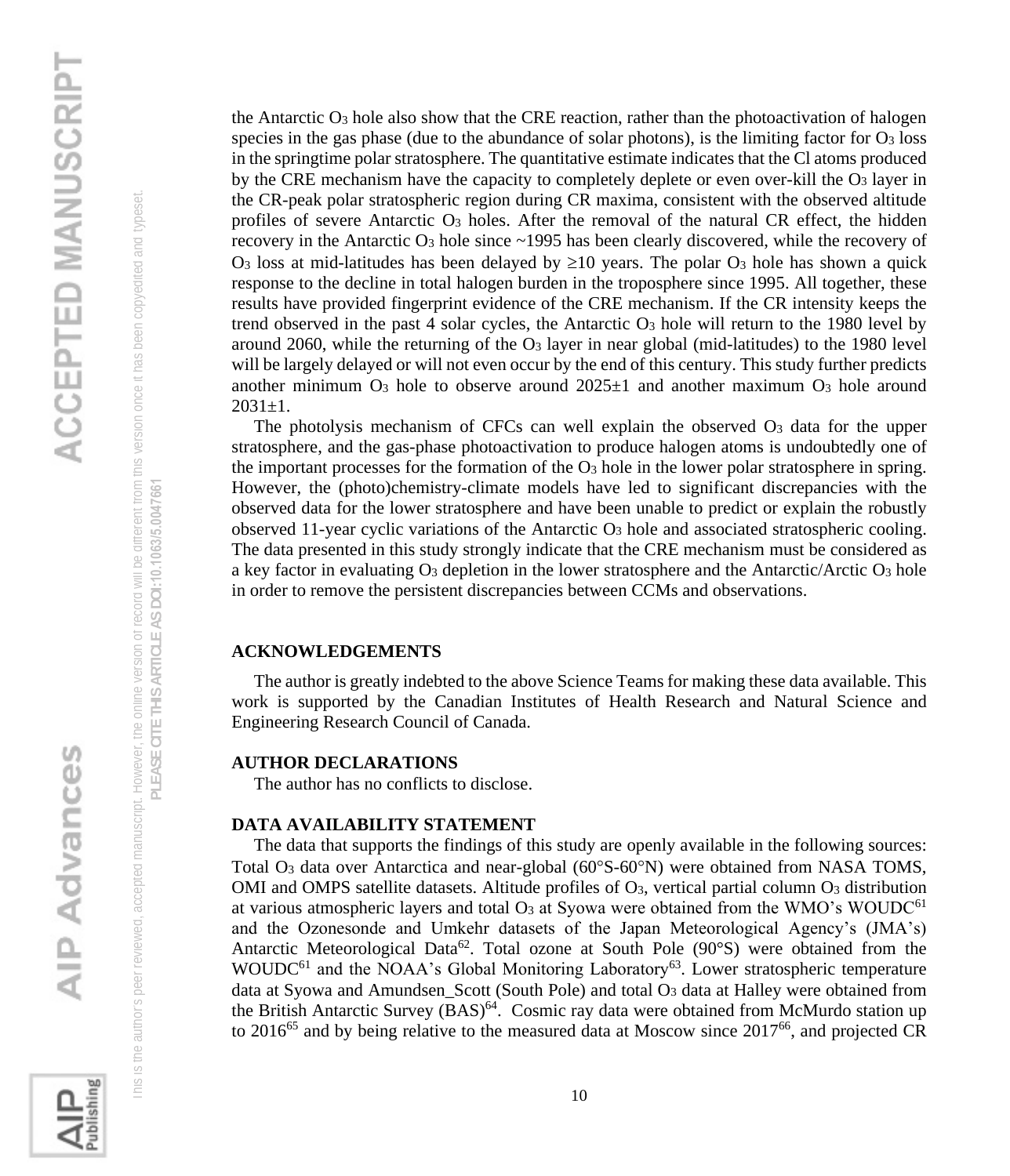data were obtained from references<sup>22-24</sup>. Tropospheric EECl data were from the NOAA's Global Monitoring Laboratory or from the 2018 WMO Report<sup>53</sup>.

### **REFERENCES:**

- 1. W. Hickam and D. Berg, Negative ion formation and electric breakdown in some halogenated gases. J. Chem. Phys. **29**, 517-523 (1958).
- 2. L. G. Christophorou, Electron-attachment to molecules in dense gases (quasi-liquids). Chem. Rev. **76**, 409-423 (1976).
- 3. E. Illenberger, H. Scheunemann, and H. Baumgartel, Negative-ion formation in  $CF_2Cl_2$ , CF3Cl and CFCl<sup>3</sup> following low-energy (0-10 ev) impact with near monoenergetic electrons. Chem. Phys. **37**, 21-31 (1979).
- 4. S. D. Peyerimhoff and R. Buenker, Potential curves for dissociative electron-attachment of CFCl3. Chem. Phys. Lett. **65**, 434-439 (1979).
- 5. M. Lewerenz, B. Nestmann, P. Bruna, and S. D. Peyerimhoff, The electronic-spectrum, photodecomposition and dissociative electron-attachment of  $CF_2Cl_2$  - an abinitio configuration-interaction study. J. Mol. Struct.-Theochem **24**, 329-342 (1985).
- 6. F. Fehsenfeld et al. Ion chemistry of chlorine compounds in troposphere and stratosphere. J. Geophys. Res.-Oceans Atmos. **81**, 4454-4460 (1976).
- 7. D. Smith and N. G. Adams, Elementary plasma reactions of environmental interest. Top. Curr. Chem. **89**, 1-43 (1980).
- 8. D. G. Torr, The Photochemistry of the Upper Atmosphere in J. S. Levine, Ed. The Photochemistry of atmospheres: Earth, the other planets, and comets (Academic Press, 1985) Chapt. 5, pp. 165-278.
- 9. Q.-B. Lu and T. E. Madey, Giant enhancement of electron-induced dissociation of chlorofluorocarbons coadsorbed with water or ammonia ices: Implications for atmospheric ozone depletion. J. Chem. Phys. **111**, 2861-2864 (1999).
- 10. Q.-B. Lu and T. E. Madey, Negative-ion enhancements in electron-stimulated desorption of CF2Cl<sup>2</sup> coadsorbed with nonpolar and polar gases on Ru(0001). Phys. Rev. Lett. **82**, 4122- 4125 (1999).
- 11.  $O.-B$ . Lu and L. Sanche, Enhanced dissociative electron attachment to  $CF_2Cl_2$  by transfer of electrons in precursors to the solvated state in water and ammonia ice. Phys. Rev. B **63**, 153403 (2001).
- 12. Q.-B. Lu and L. Sanche, Effects of cosmic rays on atmospheric chlorofluorocarbon dissociation and ozone depletion. Phys. Rev. Lett. **87**, 078501 (2001).
- 13. Q.-B. Lu and L. Sanche, Large enhancement in dissociative electron attachment to HCl adsorbed on H2O ice via transfer of presolvated electrons. J. Chem. Phys. **115**, 5711-5713 (2001).

**AIP Advances** 

 This is the author's peer reviewed, accepted manuscript. However, the online version of record will be different from this version once it has been copyedited and typeset. **PLEASE CITE THIS ARTICLE AS DOI:**10.1063/5.0047661

his is the author's peer reviewed, accepted manuscript. However, the online version of record will be different from this version once it has been copyedited and typeset PLEASE CITE THIS ARTICLE AS DOI:10.1063/5.0047661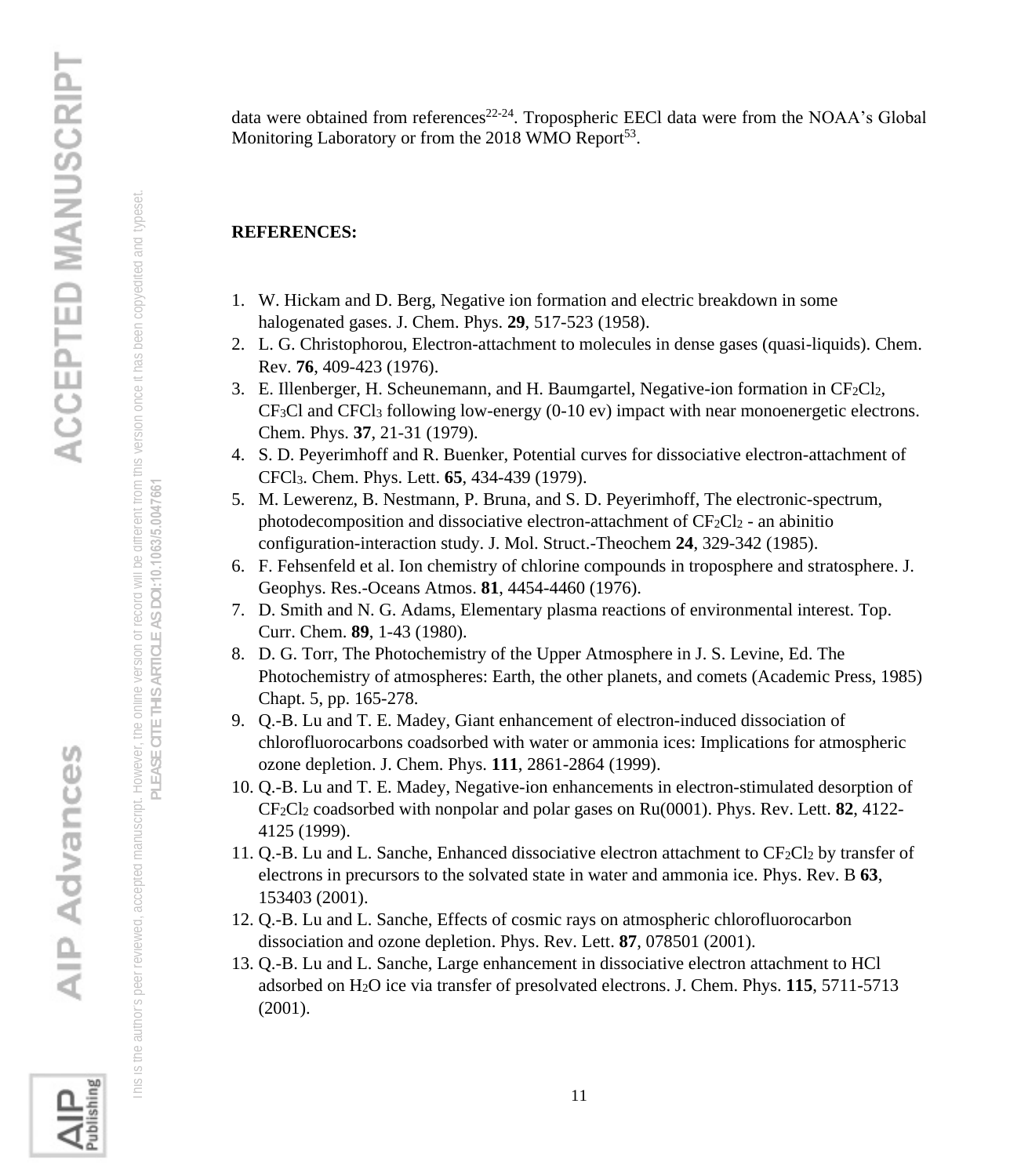- This is the author's peer reviewed, accepted manuscript. However, the online version of record will be different from this version once it has been copyedited and typeset. his is the author's peer reviewed, accepted manuscript. However, the online version or record will be different from this version once it has been copyedited and typeset.
	- **PLEASE CITE THIS ARTICLE AS DOI:**10.1063/5.0047661
	- PLEASE CITE THIS ARTICLE AS DOI:10.1063/5.0047661
	-
	-
	-
	-
	-

- 14. S. Ryu, J. Chang, H. Kwon, and S. Kim, Dynamics of solvated electron transfer in thin ice film leading to a large enhancement in photodissociation of CFCl3. J. Am. Chem. Soc. **128**, 3500-3501 (2006).
- 15. M. Bertin et al., Reactivity of water-electron complexes on crystalline ice surfaces. Faraday Discuss. **141**, 293-307 (2009).
- 16. J. Stäehler, C. Gahl, and M. Wolf, Dynamics and reactivity of trapped electrons on supported ice crystallites. Acc. Chem. Res. **45**, 131-138 (2012).
- 17. K. Oum, M. Lakin, D. DeHaan, T. Brauers, and B. J. Finlayson-Pitts, Formation of molecular chlorine from the photolysis of ozone and aqueous sea-salt particles. Science **279**, 74-77 (1998).
- 18. K. Oum, M. Lakin, and B. J. Finlayson-Pitts, Bromine activation in the troposphere by the dark reaction of O<sup>3</sup> with seawater ice. Geophys. Res. Lett. **25**, 3923-3926 (1998).
- 19. E. M. Knipping et al., Experiments and Simulations of Ion-Enhanced Interfacial Chemistry on Aqueous NaCl Aerosols. Science **288**, 301-306 (2000).
- 20. M. N. Hedhili et al., Low-energy electron-induced processes in condensed CF2Cl2 films. J. Chem. Phys. **114**, 1844-1850 (2001).
- 21. Q.-B. Lu, Correlation between Cosmic Rays and Ozone Depletion. Phys. Rev. Lett. **102**, 118501 (2009).
- 22. Q.-B. Lu, Cosmic-ray-driven electron-induced reactions of halogenated molecules adsorbed on ice surfaces: Implications for atmospheric ozone depletion and global climate change. Phys. Rep. **487**, 141-167 (2010).
- 23. Q.-B. Lu, Cosmic-ray-driven reaction and greenhouse effect of halogenated molecules: culprits for atmospheric ozone depletion and global climate change. Intl. J. Mod. Phys. B **27**,1350073 (2013).
- 24. Q.-B. Lu, New Theories and Predictions on the Ozone Hole and Climate Change (*World Scientific*, 2015) 1-285.
- 25. O. Toon and R. Turco, Polar stratospheric clouds and ozone depletion. Sci. Am. **264**, 68-74 (1991).
- 26. R. Stolarski and R. Cicerone, Stratospheric chlorine possible sink for ozone. Can. J. Chem. **52**, 1610-1615 (1974).
- 27. M. J. Molina and F. S. Rowland, Stratospheric sink for chlorofluoromethanes chlorine atomic-catalysed destruction of ozone. Nature **249**, 810-812 (1974).
- 28. F. S. Rowland, Stratospheric ozone depletion by chlorofluorocarbons (Nobel Lecture). Angew. Chem. Intl. Ed. **35**, 1786-1798 (1996).
- 29. A. Witze, Rare ozone hole opens over the arctic and it's big. Nature **580**, 18-19 (2020).
- 30. World Meteorological Organization, News, "Record-breaking 2020 ozone hole closes", Published on 6 January 2021, https://public.wmo.int/en/media/news/record-breaking-2020 ozone-hole-closes.
- 31. P. Solomon et al., High-concentrations of chlorine monoxide at low altitudes in the antarctic spring stratosphere - secular variation. Nature **328**, 411-413 (1987).
- 32. J. G. Anderson, D. Toohey, and W. Brune, Free-radicals within the Antarctic vortex the role of CFCs in Antarctic ozone loss. Science **251**, 39-46 (1991).

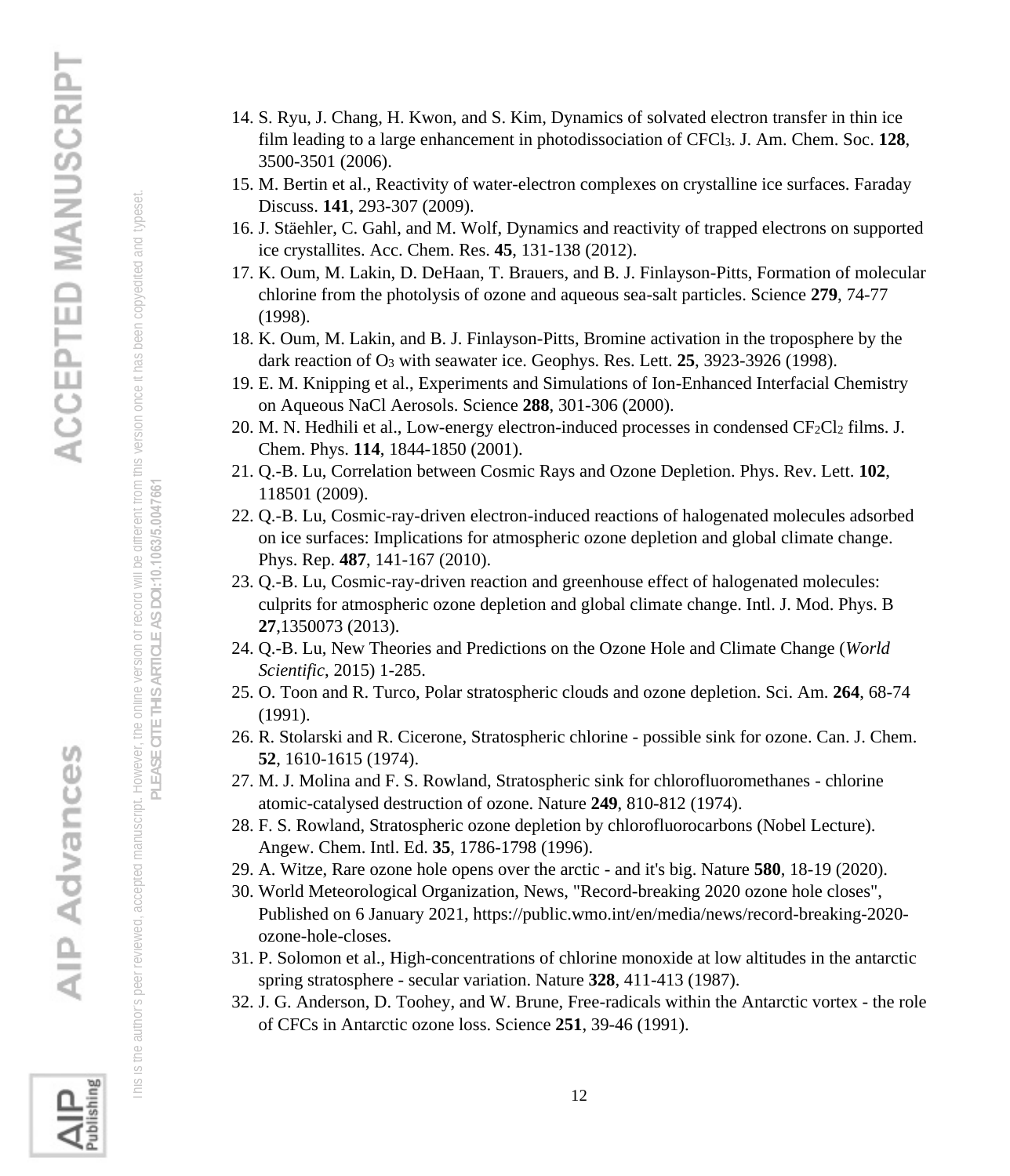- This is the author's peer reviewed, accepted manuscript. However, the online version of record will be different from this version once it has been copyedited and typeset. his is the author's peer reviewed, accepted manuscript. However, the online version or record will be different from this version once it has been copyedited and typeset
	- **PLEASE CITE THIS ARTICLE AS DOI:**10.1063/5.0047661
	- PLEASE CITE THIS ARTICLE AS DOI:10.1063/5.0047661
	-
	-
	-
	-
	-
	-
- 33. J. J. Orlando and S. Schauffler, Halogen Compounds in G. Brasseur, J. J. Orlando, and G. S. Tyndall, Ed. Atmospheric Chemistry and Global Change (Oxford University Press, 1999) Chapt. 8, pp. 307.
	- 34. W. T. Ball et al., Evidence for a continuous decline in lower stratospheric ozone offsetting ozone layer recovery. Atmos. Chem. Phys. **18**, 1379-1394 (2018).
	- 35. W. T. Ball, G. Chiodo, M. Abalos, J. Alsing, and A. Stenke, Inconsistencies between chemistry-climate models and observed lower stratospheric ozone trends since 1998. Atmos. Chem. Phys. **20**, 9737-9752 (2020).
	- 36. C. Zerefos et al., Representativeness of single lidar stations for zonally averaged ozone profiles, their trends and attribution to proxies. Atmos. Chem. Phys. **18**, 6427-6440 (2018).
	- 37. S. Solomon et al., Emergence of healing in the Antarctic ozone layer. Science **353**, 269-274 (2016).
	- 38. A. Banerjee, J. Fyfe, L. Polvani, D. Waugh, and K.-L. Chang, A pause in southern hemisphere circulation trends due to the Montreal Protocol. Nature **579**, 544-548 (2020).
	- 39. G. Manney et al., Unprecedented Arctic ozone loss in 2011. Nature **478**, 469-475 (2011).
	- 40. V. Ramaswamy, M. Schwarzkopf, and W. J. Randel, Fingerprint of ozone depletion in the spatial and temporal pattern of recent lower-stratospheric cooling. Nature **382**, 616-618 (1996).
	- 41. V. Ramaswamy et al., Anthropogenic and natural influences in the evolution of lower stratospheric cooling. Science **311**, 1138-1141 (2006).
	- 42. Randel, W. J. et al. Atmosphere Trends in the vertical distribution of ozone. Science **285**, 1689-1692 (1999).
	- 43. P. Patra and M. Santhanam, Comment on "Effects of cosmic rays on atmospheric chlorofluorocarbon dissociation and ozone depletion". Phys. Rev. Lett. **89**, 219803 (2002).
	- 44. Q.-B. Lu and L. Sanche, Lu and Sanche Reply. Phys. Rev. Lett. **89**, 219804 (2002).
	- 45. R. Müller and J. Grooß, Does Cosmic-Ray-Induced Heterogeneous Chemistry Influence Stratospheric Polar Ozone Loss? Phys. Rev. Lett. **103**, 228501 (2009).
	- 46. J. Grooß and R. Müller, Do cosmic-ray-driven electron-induced reactions impact stratospheric ozone depletion and global climate change? Atmos. Environ. **45**, 3508-3514 (2011).
	- 47. R. Müller and J. Grooß, Comment on "Cosmic-ray-driven reaction and greenhouse effect of halogenated molecules: Culprits for atmospheric ozone depletion and global climate change". Intl. J. Mod. Phys. B **28**, 14820013 (2014).
	- 48. R. Müller and J. Grooß, A note on the 'Reply to 'Comment on "Cosmic-ray-driven reaction and greenhouse effect of halogenated molecules: Culprits for atmospheric ozone depletion and global climate change" by Rolf Müller and Jens-Uwe Grooß by Q.-B. Lu'. Intl. J. Mod. Phys. B **28**, 14750022 (2014).
	- 49. Q.-B. Lu, Reply to "Comment on 'Cosmic-ray-driven reaction and greenhouse effect of halogenated molecules: Culprits for atmospheric ozone depletion and global climate change' by Rolf Müller and Jens-Uwe Grooß". Intl. J. Mod. Phys. B **28**, 14820025 (2014).
	- 50. Q.-B. Lu, Author's reply to a Note on the Reply to Comment on "Cosmic-ray-driven reaction and greenhouse effect of halogenated molecules: Culprits for atmospheric ozone depletion and global climate change". Intl. J. Mod. Phys. B **28**, 14750034 (2014).

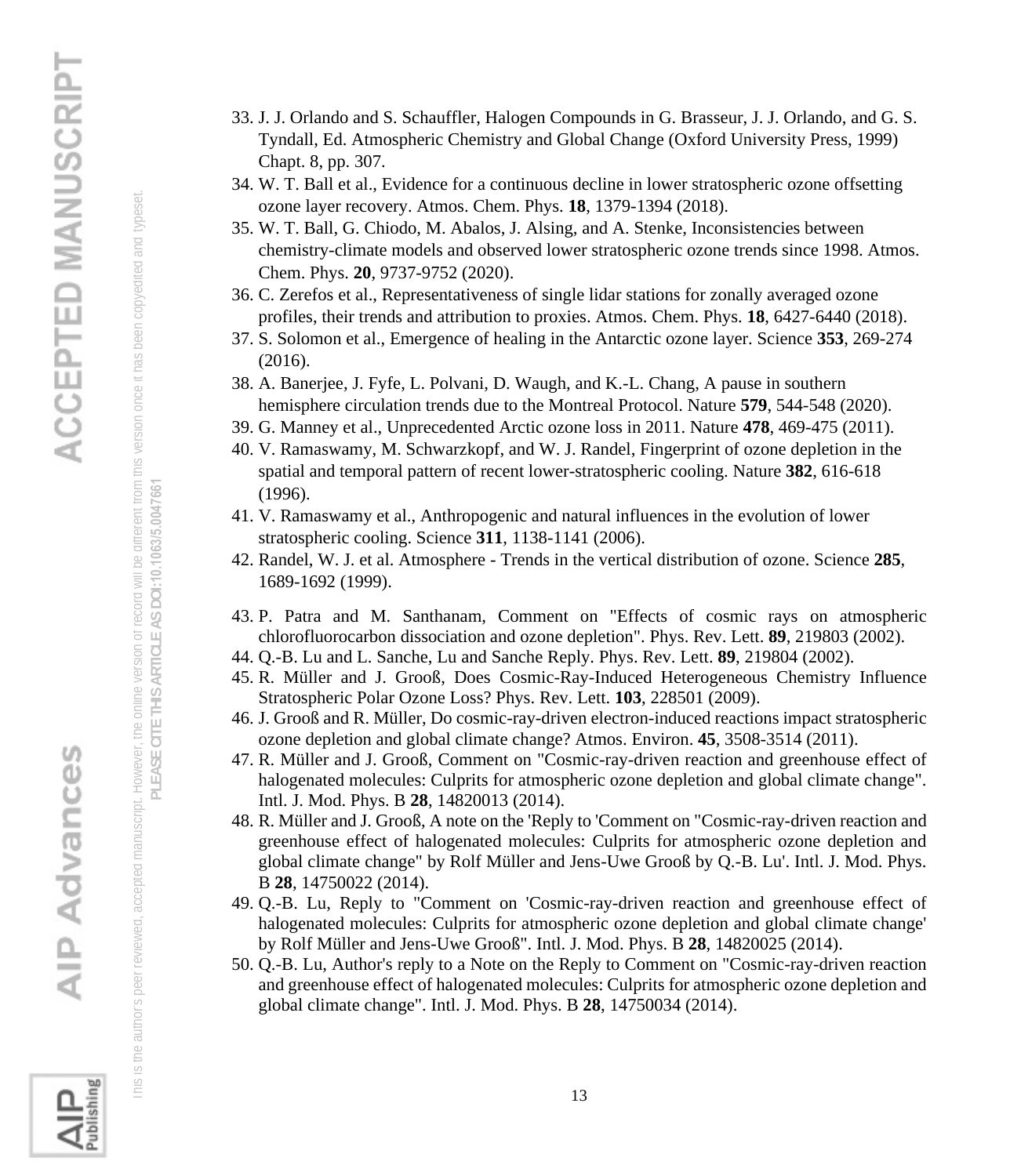

 This is the author's peer reviewed, accepted manuscript. However, the online version of record will be different from this version once it has been copyedited and typeset. **PLEASE CITE THIS ARTICLE AS DOI:**10.1063/5.0047661

his is the author's peer reviewed, accepted manuscript. However, the online version or record will be different from this version once it has been copyedited and typeset PLEASE CITE THIS ARTICLE AS DOI:10.1063/5.0047661

- 51. N. R. P. Harris, J. C. Farman and D. W. Fahey, Comment on "Effects of cosmic rays on atmospheric chlorofluorocarbon dissociation and ozone depletion". Phys. Rev. Lett. **89**, 219801 (2002).
	- 52. Q.-B. Lu and L. Sanche, Lu and Sanche Reply. Phys. Rev. Lett. **89**, 219802 (2002).
	- 53. WMO/UNEP Global Ozone Research and Monitoring Project—Report No. 58. SCIENTIFIC ASSESSMENT OF OZONE DEPLETION: 2018.
- 54. K. Miyagawa, I. Petropavlovskikh, R. D. Evans, C. Long, J. Wild, G. L. Manney and W. H. Daffer, Atmos. Chem. Phys. **14**, 3945-3968 (2014).
- 55. WMO/UNEP Global Ozone Research and Monitoring Project—Report No. 44. SCIENTIFIC ASSESSMENT OF OZONE DEPLETION: 1998.
- 56. M. Chipperfield et al., et al. Detecting recovery of the stratospheric ozone layer. Nature **549**, 211-218 (2017).
- 57. L. Froidevaux et al., Global ozone chemistry and related trace gas data records for the stratosphere (GOZCARDS): methodology and sample results with a focus on HCl, H2O, and O3. Atmos. Chem. Phys. **15**, 10471-10507 (2015).
- 58. S. Dhomse et al., Estimates of ozone return dates from Chemistry-Climate Model Initiative simulations. Atmos. Chem. Phys. **18**, 8409-8438 (2018).
- 59. A. A. Viggiano, In-situ mass-spectrometry and ion chemistry in the stratosphere and troposphere. Mass Spectrom. Rev. **12**, 115-137 (1993).
- 60. M. Amos et al., Projecting ozone hole recovery using an ensemble of chemistry-climate models weighted by model performance and independence. Atmos. Chem. Phys. **20**, 9961-9977 (2020).
- 61. https://woudc.org/data.php.
- 62. http://www.data.jma.go.jp/antarctic/datareport/06\_ozone/ozone\_e.html.
- 63. http://www.esrl.noaa.gov/gmd/dv/spo\_oz.
- 64. https://legacy.bas.ac.uk/met/data.html.
- 65. http://neutronm.bartol.udel.edu.
- 66. http://cr0.izmiran.ru/mosc/.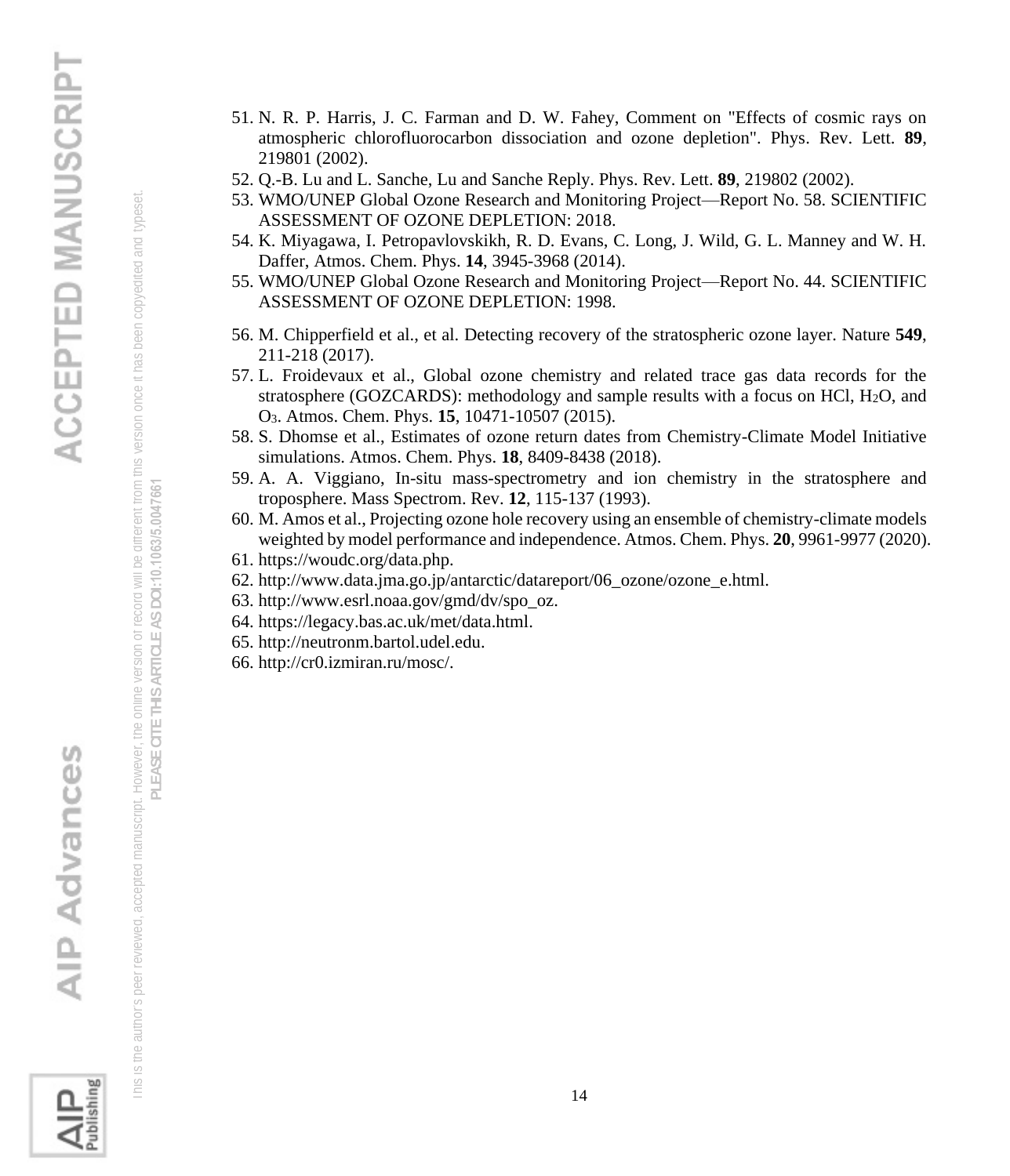### **Figure Captions**

Fig. 1. The cosmic-ray-driven electron-induced reaction (CRE) mechanism of the ozone hole:<sup>9, 12, 21-24</sup> Cosmic-ray (CR) driven electron-induced reactions of halogen-containing molecules (e.g., CFCs, HCl, and ClONO2) in polar stratospheric clouds (PSCs) result in the formation of Cl, ClO, CF2Cl<sup>•</sup> or CFCl2<sup>•</sup>, and Cl<sup>−</sup> ions. The Cl<sup>−</sup> ions can either be rapidly converted to reactive Cl atoms or react with other species to release photoactive  $Cl_2$  and  $ClNO_2$  in the winter polar stratosphere. The Cl, ClO,  $CF_2Cl^{\bullet}$  or  $CFCl_2^{\bullet}$  can destroy the  $O_3$  layer in the polar stratosphere during winter; the photolysis of Cl<sub>2</sub>, ClNO<sub>2</sub>, ClOOCl can also enhance ozone destruction upon the return of sunlight in the springtime.

**Fig. 2**. A-C: Observed and projected time-series data of cosmic ray (CR) intensity, equivalent effective chlorine (EECl) data from tropospheric measurements, total ozone in October Antarctica (60-90 S) (open squares) and annual near-global (60 $\degree$  S-60 $\degree$  N) (open circles), as well as those given by the CRE model (Eq. 1)<sup>23, 24</sup> and the multi-model mean (MMM) of CCMs obtained from the 2018 WMO/UNEP Report<sup>53</sup> during 1979-2100. A: both tropospheric EECl and CR data are normalized to their respective values in 1980. B and C: the dot lines show the returns of the projected Antarctic and near-global ozone to their respective values in 1980 by the CRE and the MMM of CCMs. D-F: Observed and projected time-series data of 3-month (Oct-Dec) mean total ozone in Antarctica (60-90° S), 2-month (Oct-Nov) mean total ozone at Syowa (69°S, 39.6°E) station and 3-month (Oct-Dec) mean total ozone at South Pole (90°S) station, as well as the theoretical data given by the CRE equation during 1979-2020. In B-F, also shown are the 3-year smoothing (thick solid line in black) to the observed data.

**Fig. 3**. A and B: Observed and projected time-series data of 3-month (Oct-Dec) mean lower stratospheric temperatures at 100 hPa  $(\sim 15 \text{ km})$  at Syowa (69°S, 39.6°E) and South Pole (90°S) stations, Antarctica, as well as the theoretical data given by the CRE equation during 1979-2020. Also shown are the 3-year smoothing to the observed data.

**Fig.** 4. A and B: Statistical analyses of 3-month (October-December) mean total ozone in Antarctica (60-90° S) and lower stratospheric temperatures at Syowa station in terms of the CRE mechanism during 1979-2020. Both original (open squares and circles) and 3-year smoothed (solid squares and circles) observed data are plotted as a function of the product of  $[C]I^2$ ; linear fits to the data give linear correlation coefficients -R indicated, and  $P<0.0001$  (for R=0).

**Fig. 5.** A. Measured altitude profiles of the CR ionization rate *I*, the October monthly mean ozone in the pre-ozone hole period of 1968-1980 and the ozone-hole period of 1991-1997 (1998 WMO/UNEP Report<sup>57</sup>), and the deepest Antarctic ozone holes observed in 1998, 2006, 2008 and 2020 at Syowa (69°S, 39.6°E), Antarctica. B. The altitudeprofile O<sub>3</sub> loss of October monthly mean in the ozone-hole period of 1991-1997 with respect to the pre-ozone hole period of 1968-1980 is plotted versus the square of the CR ionization rate  $(I^2)$ , and the red line is produced by a linear fit to the data, giving a nearly perfect correlation coefficient of 0.96; the arrows show the altitude increasing direction.

**Fig. 6.** A and B: Time-series data of October monthly mean vertical distribution partial column ozone at various tropospheric-stratospheric layers (253-127, 127-63, 63-32, 16-8 hPa and 2-1 hPa) and October monthly mean atmospheric temperatures at various altitudes of 500, 300, 200, 150, 100, 50 and 30 hPa at Syowa (69 $\textdegree$ S, 39.6 $\textdegree$ E) as well as the theoretical data given by the CRE equation during 1970-2020. In B, time-series 3-month (October-December) mean temperatures at 30 hPa (orange, top) are also shown, and the 3-year smoothed data for 200 and 300 hPa (bottom) are offset as indicated to plot together with the data for 150 hPa.

**Fig.** 7. A and B: Recoveries of the  $O_3$  layer over Antarctica (60-90 $^{\circ}$  S) versus near-global (60 $^{\circ}$ S-60 $^{\circ}$ N). Both timeseries 3-month (October-December) mean total  $O_3$  loss in the springtime Antarctic  $O_3$  hole and annual mean  $O_3$  loss at near global during 1979-2020 are corrected by the CR factor  $1/I^2$  to remove the CR effect. A 3-year smoothing (red solid lines) was applied to the observed data (open squares and circles); polynomial fits to the corrected data gave coefficients of determination  $\mathbb{R}^2$  indicated and P<0.0001 for  $\mathbb{R}^2=0$  (no trend). Adapted and updated from Lu<sup>23, 24</sup>.

**Fig. 8.** A and B: Observed time-series summertime (January-March mean) total ozone at both Antarctica (60-90 $^{\circ}$  S) and Halley station (75S, 26W) during 1979-2020. A 3-year smoothing (red lines) was applied to the observed data (open squares and circles). A pronounced recovery in the summer polar ozone was unraveled. Adapted and updated from  $Lu^{22-24}$ .

 This is the author's peer reviewed, accepted manuscript. However, the online version of record will be different from this version once it has been copyedited and typeset. **PLEASE CITE THIS ARTICLE AS DOI:**10.1063/5.0047661

his is the author's peer reviewed, accepted manuscript. However, the online version or record will be different from this version once it has been copyedited and typeset PLEASE CITE THIS ARTICLE AS DOI:10.1063/5.0047661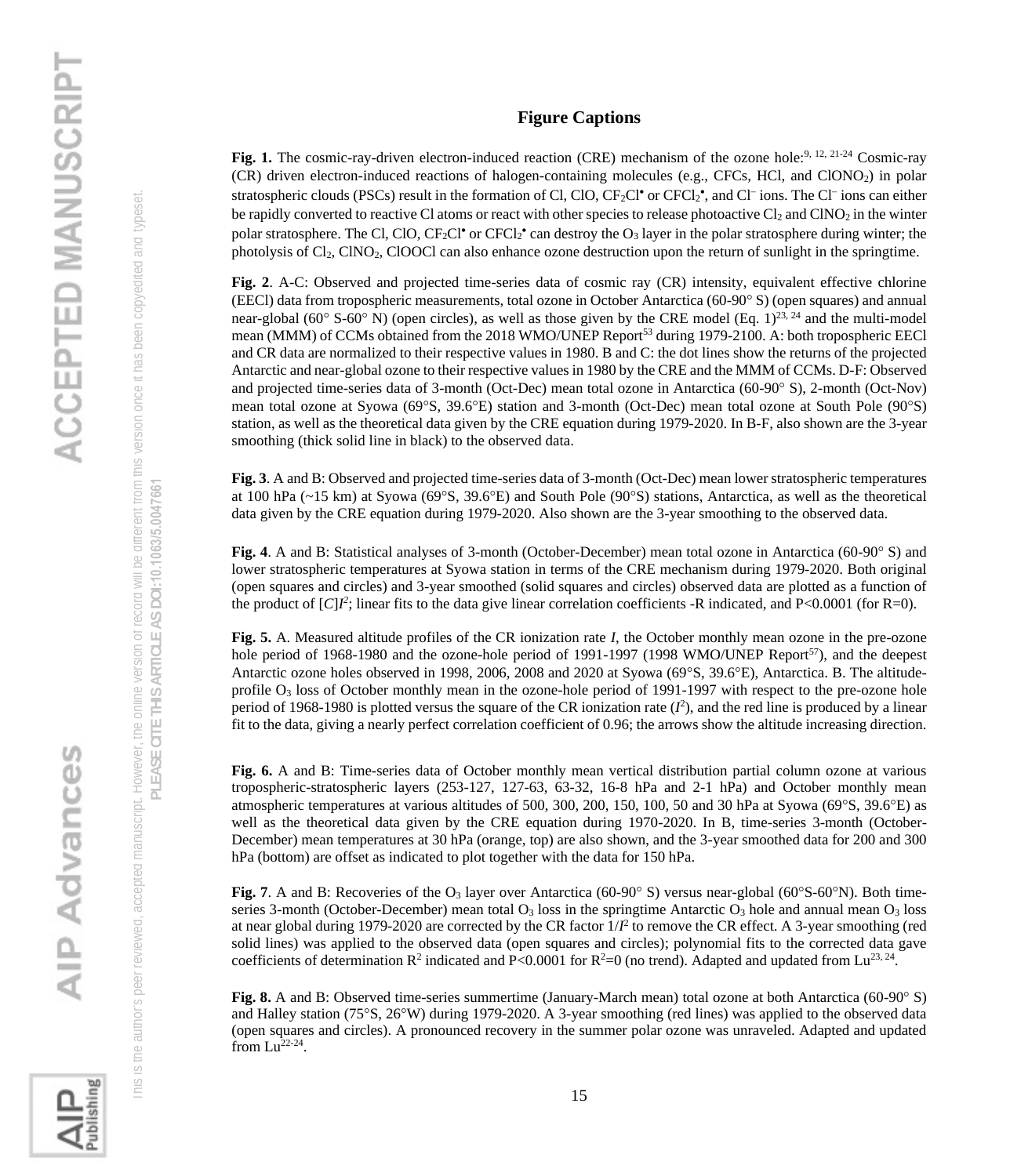

## ACCEPTED MANUSCRIPT

 This is the author's peer reviewed, accepted manuscript. However, the online version of record will be different from this version once it has been copyedited and typeset. Inis is the author's peer reviewed, accepted manuscript. However, the online version or record will be different from this version once it has been copyedited and typeset. PLEASE CITE THIS ARTICLE AS DOI:10,1063/5.0047661<br>Figure **PLEASE CITE THIS ARTICLE AS DOI:**10.1063/5.0047661



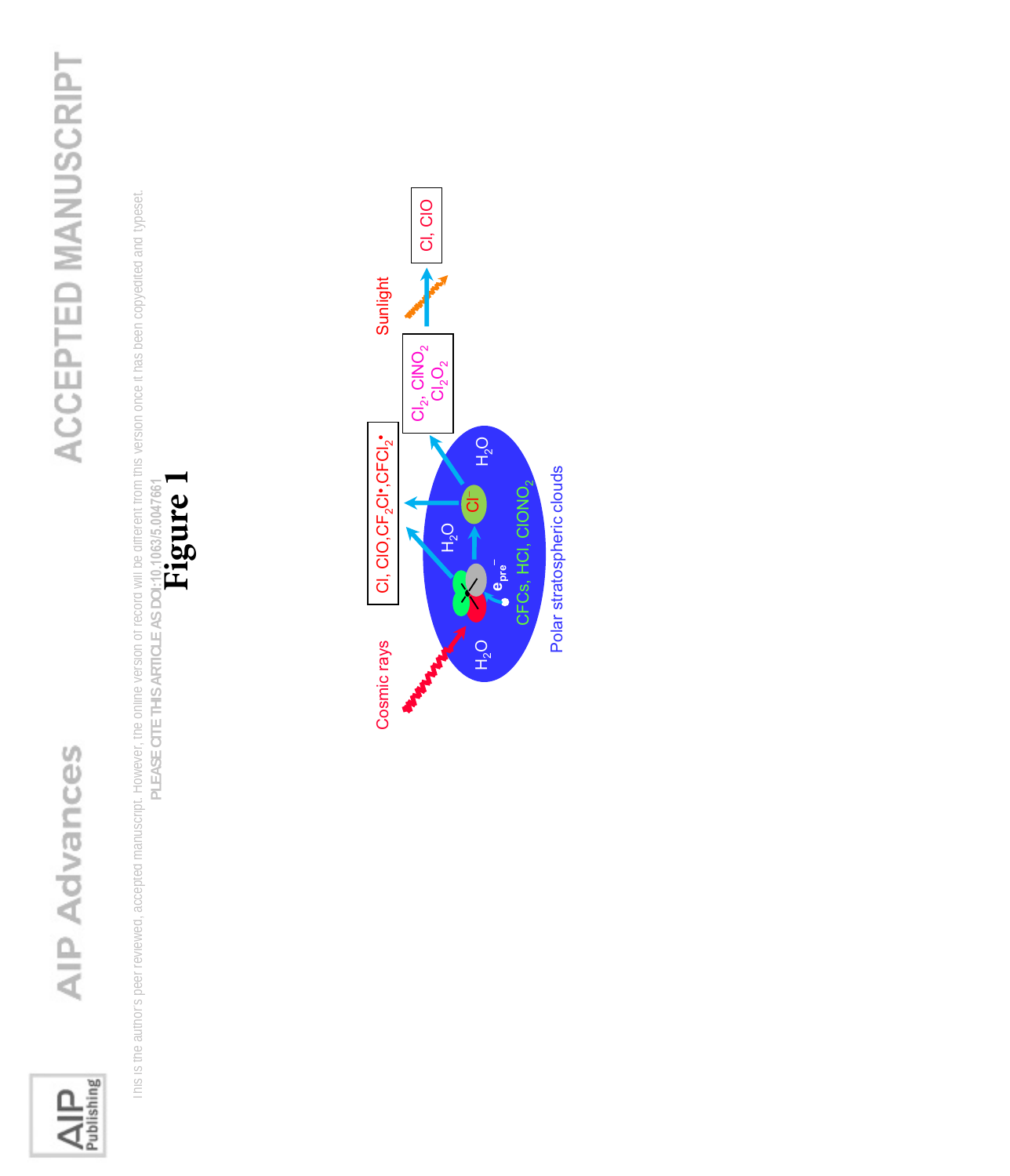

## ACCEPTED MANUSCRIPT

 This is the author's peer reviewed, accepted manuscript. However, the online version of record will be different from this version once it has been copyedited and typeset. In is is the author's peer reviewed, accepted manuscript. However, the online version of record will be different from this version once it has been copyedited and typeset PLEASE CITE THIS ARTICLE AS DOI:10.1063/5.0047661 **PLEASE CITE THIS ARTICLE AS DOI:**10.1063/5.0047661





### **Figure 2**

1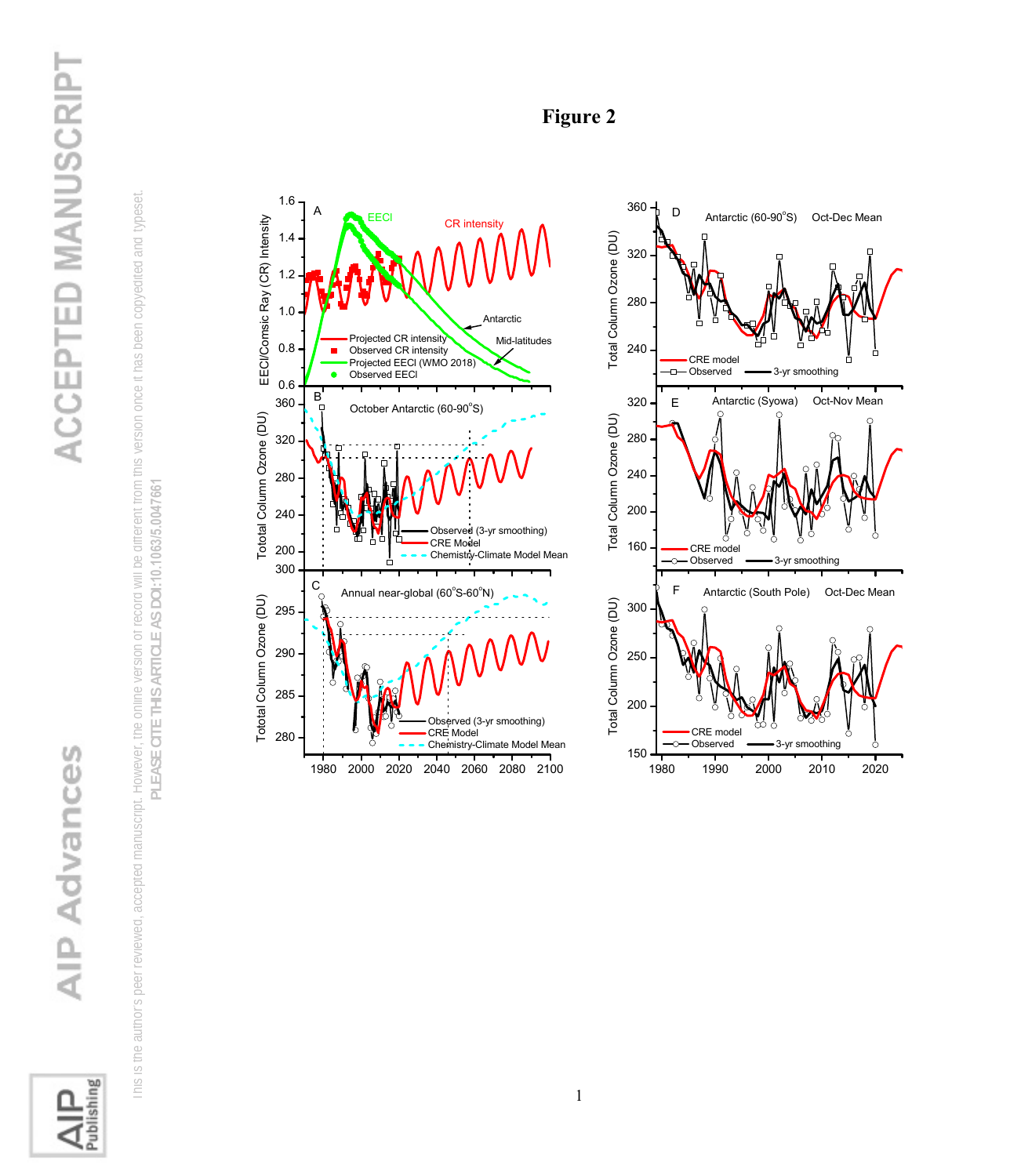

## ACCEPTED MANUSCRIPT

This is the author's peer reviewed, accepted and be online version of record will be online version on record will be different from this version on the online on the online on the composent. INS IS the author's peer reviewed, accepted manuscript. However, the online version of record will be different from this version once it has been copyedited and typeset. PLEASE CITE THIS ARTICLE AS DOI:10.1063/5.0047661 **PLEASE CITE THIS ARTICLE AS DOI:**10.1063/5.0047661



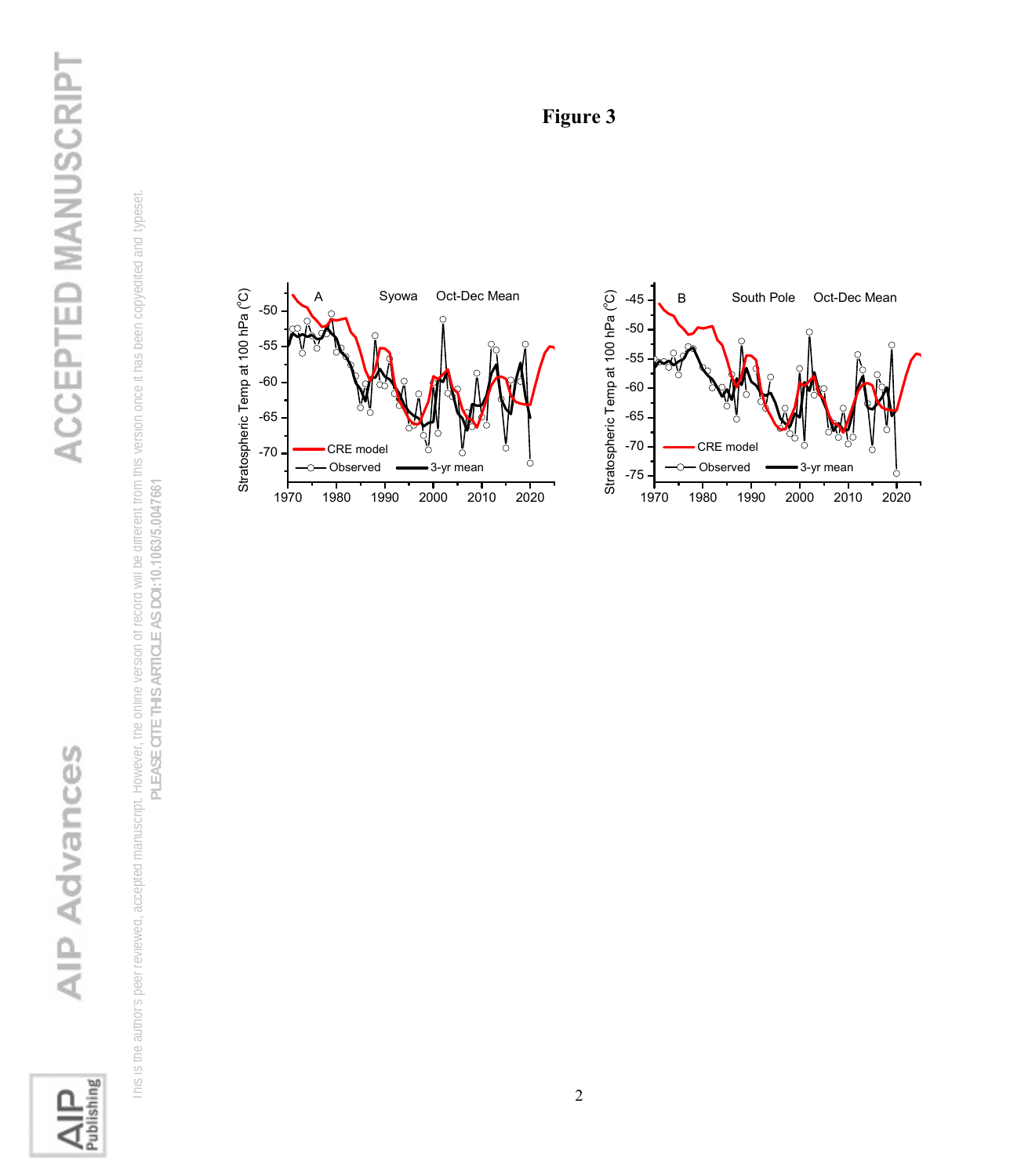

## ACCEPTED MANUSCRIPT

This is the author's peer reviewed, accepted and be online version of record will be online version on record will be different from this version on the online on the online on the composent. ITIS IS the author's peer reviewed, accepted manuscript. However, the online version or record will be different from this version once it has been copyedited and typeset. PLEASE CITE THIS ARTICLE AS DOI:10.1063/5.0047661 **PLEASE CITE THIS ARTICLE AS DOI:**10.1063/5.0047661



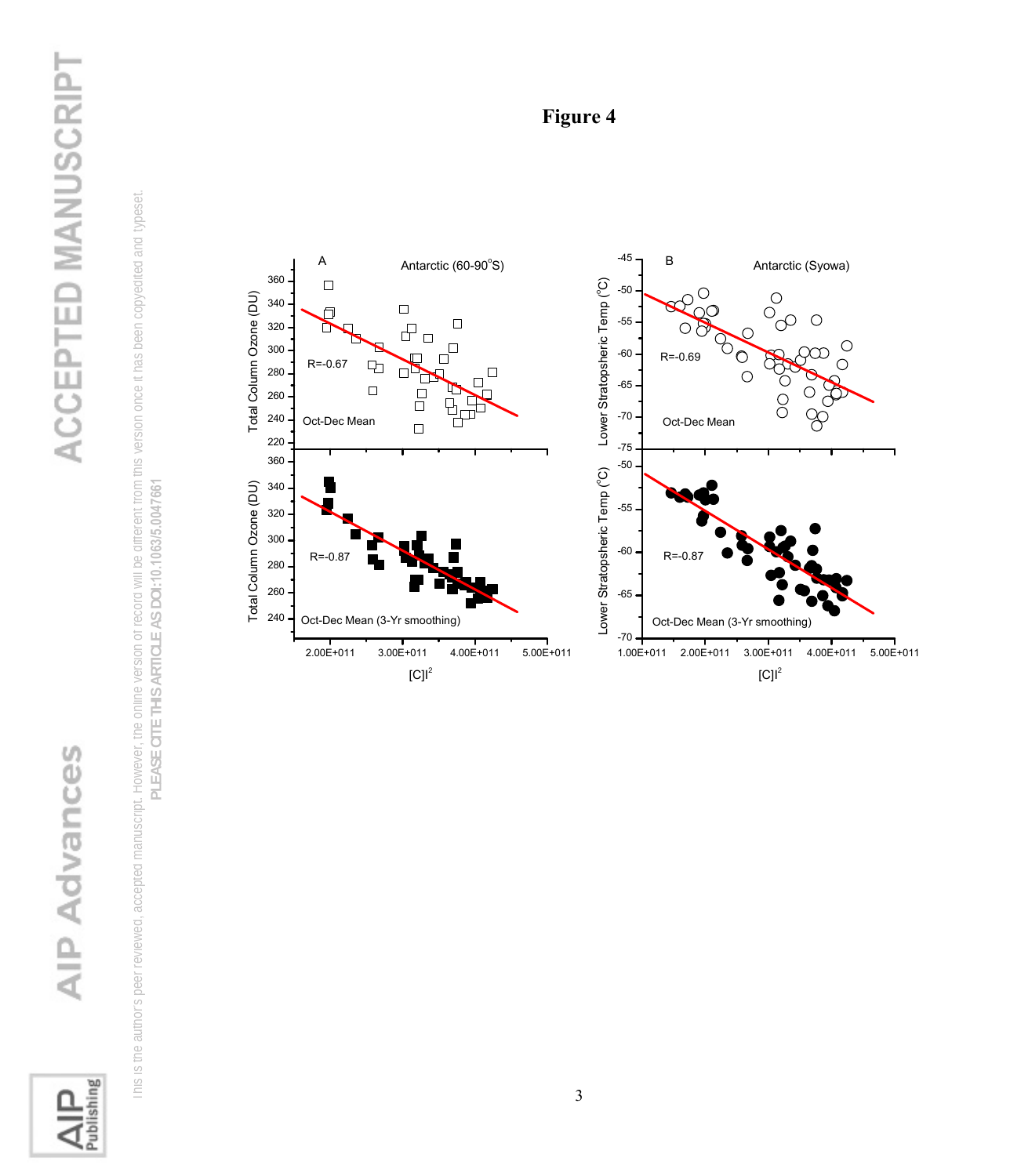

This is the author's peer reviewed, accepted and be online version of record will be online version on record will be different from this version on the online on the online on the composent. ITINS IS the author's peer reviewed, accepted manuscript. However, the online version of record will be different from this version once it has been copyedited and typeset. PLEASE CITE THIS ARTICLE AS DOI:10.1063/5.0047661 **PLEASE CITE THIS ARTICLE AS DOI:**10.1063/5.0047661



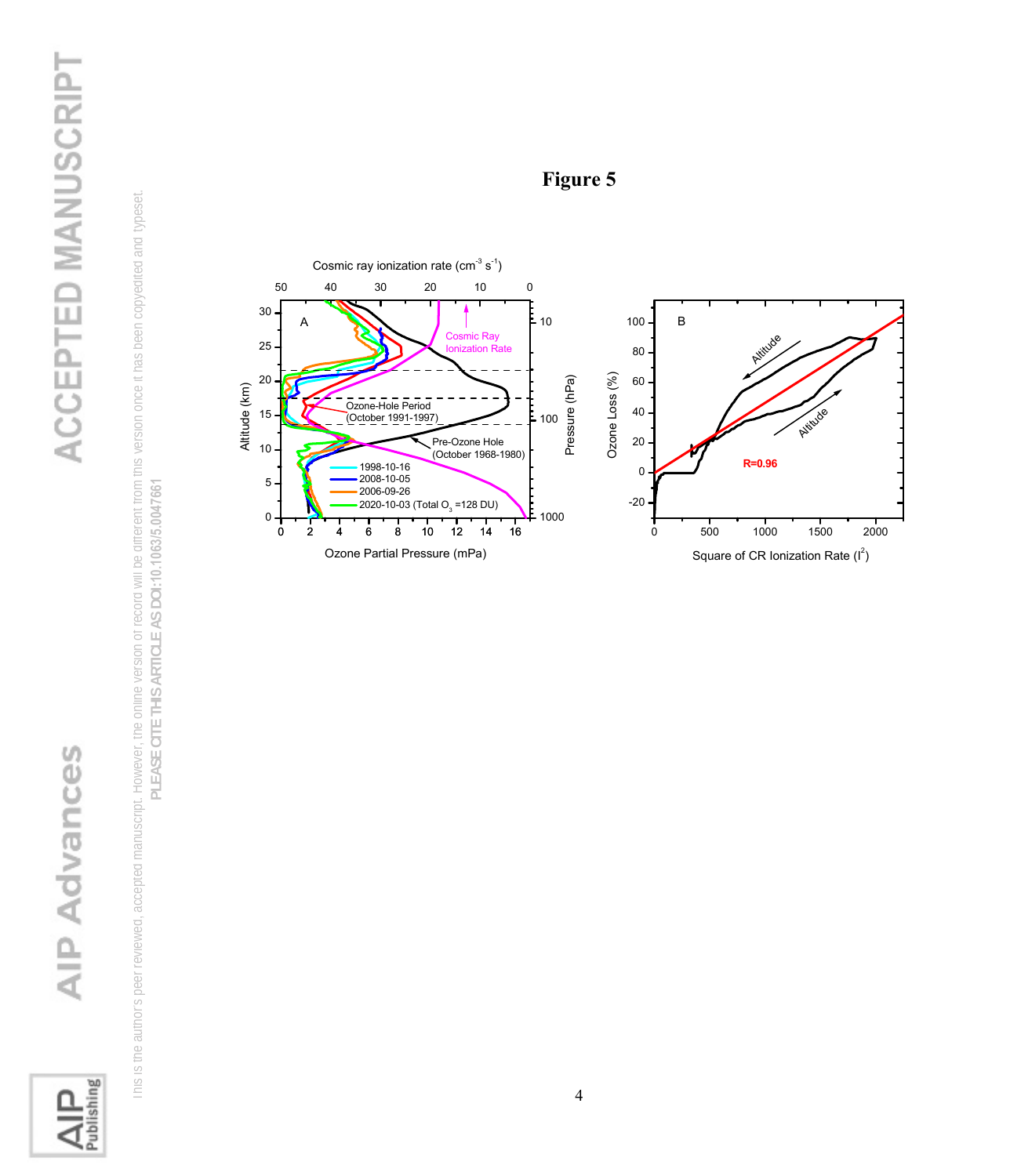

## ACCEPTED MANUSCRIPT

This is the author's peer reviewed, accepted and be online version of record will be online version on record will be different from this version on the online on the online on the composent. Ints is the author's peer reviewed, accepted manuscript. However, the online version or record will be different from this version once it has been copyedited and typeset. PLEASE CITE THIS ARTICLE AS DOI:10.1063/5.0047661 **PLEASE CITE THIS ARTICLE AS DOI:**10.1063/5.0047661



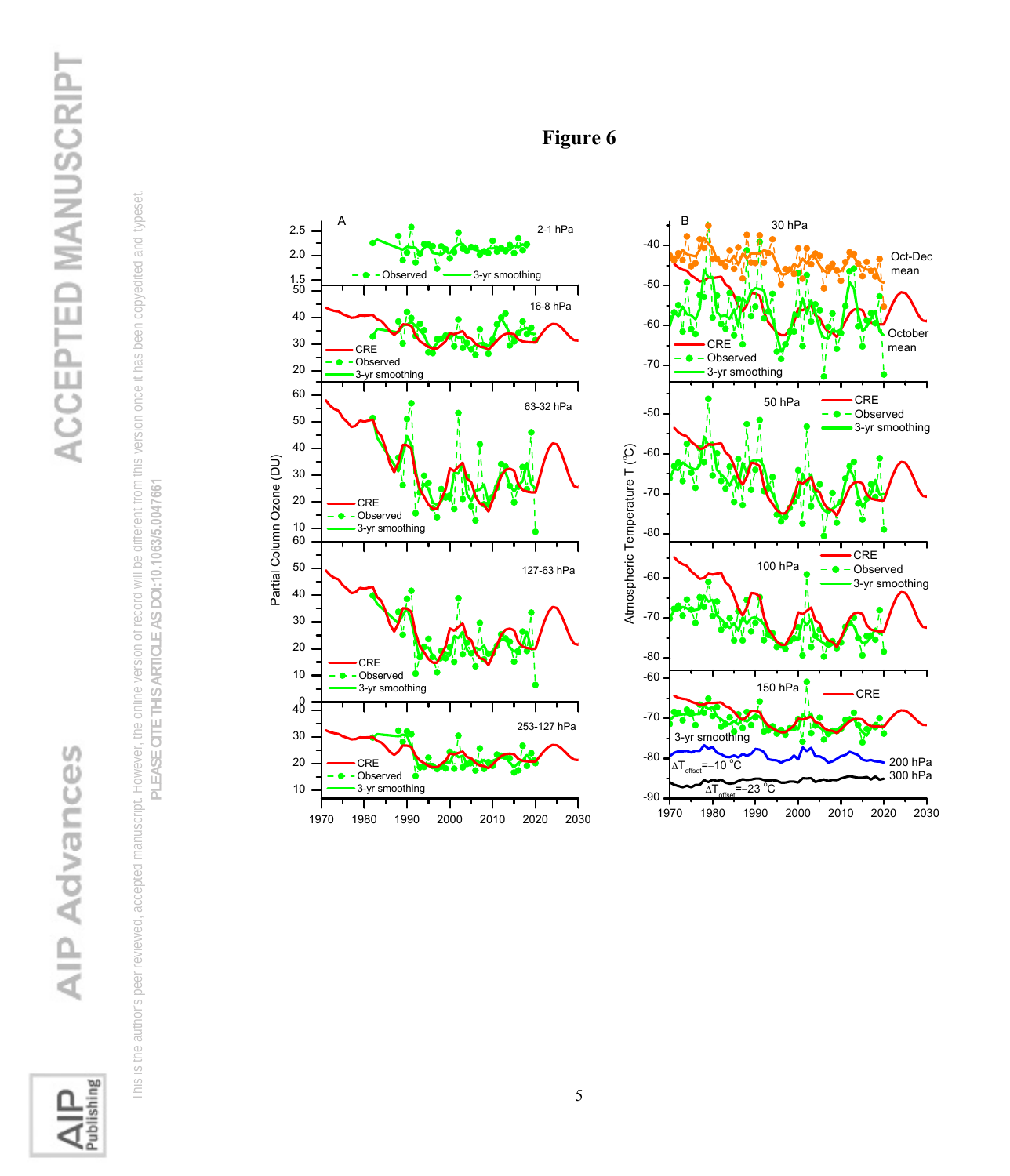

## ACCEPTED MANUSCRIPT

This is the author's peer reviewed, accepted and be online version of record will be online version on record will be different from this version on the online on the online on the composent. INS IS the author's peer reviewed, accepted manuscript. However, the online version of record will be different from this version once it has been copyedited and typeset. PLEASE CITE THIS ARTICLE AS DOI:10.1063/5.0047661 **PLEASE CITE THIS ARTICLE AS DOI:**10.1063/5.0047661

### **Figure 7**